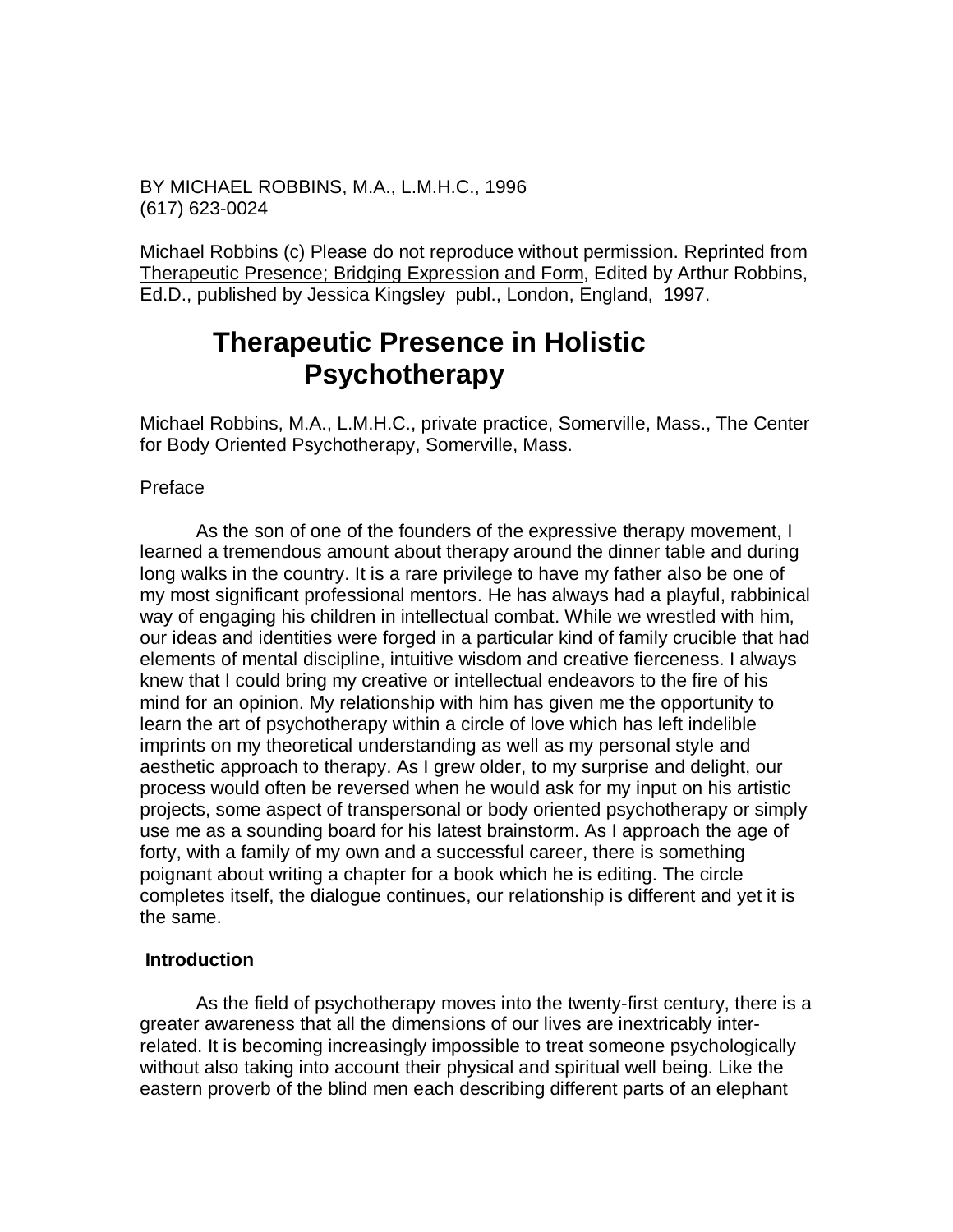and believing they were touching different creatures, we are coming to the common sense realization that as practitioners specializing in one area of healing or another, we all have our hands on the same animal. All the systems of a human being exist as a functional unity. Furthermore, developing scientific paradigms indicate that change at any level has reverberations that echo from the molecular to the cosmic levels in a great chain of being. Perhaps if our sensitivities were developed highly enough we would realize that it is life itself that we touch every time we make an intervention as a healer.

 Throughout human history, creative people have been the transformational, healing agents of society. One can infer from this that the therapist who has an intimate knowledge of the creative process is uniquely qualified to guide clients in a process of authentic regeneration. When this regeneration is complete the therapeutic artist has touched his client on many levels and often worked in several different modalities. If an expressive therapist can facilitate a person in reconnecting with his or her creativity and consult to the process of formulating lively and strong containers for vitality and self-expressiveness in body, mind, and spirit simultaneously the process of healing may progress with a synergistic complexity and integrity.

## **An Integrative, Eclectic Approach**

 Every therapeutic encounter is a work of art. All clients and therapists are works in progress. In the artistic process there are no rigid dogmatic rules which one can apply unilaterally. Similarly, in therapy, the seasoned therapeutic artist lets go of preconceptions and attends to the healing muse. In this way he develops a disciplined attunement to the rhythms and timing of the therapeutic process. The voice of this healing muse can be grounded in certain therapeutic principles and felt in the different listening perspectives which are appropriate to the specific

---------

A note about pronouns: Throughout this article, in most cases, I have used the masculine pronoun for simplicity and style. It is to be understood that this usage is inclusive of the feminine.

developmental issues which the client is working through (Hedges, 1991). Each practitioner hears this voice through the filter of his own emotional development and responds relative to the psychological defenses he has been able to modify and master.

 In learning the art of therapy, practitioners must constantly be sensitive to a multitude of contexts. An intervention which succeeds marvelously in one session will fall flat in the next. Like a well trained dancer or Tai Chi practitioner the stance of an expressive therapist strikes a balance between structure and spontaneity, theory and the lively encounter of the moment. He must learn to keep his boundaries open and permeable between the apprehensive and intuitive world of feelings and empathic presence and the comprehensive,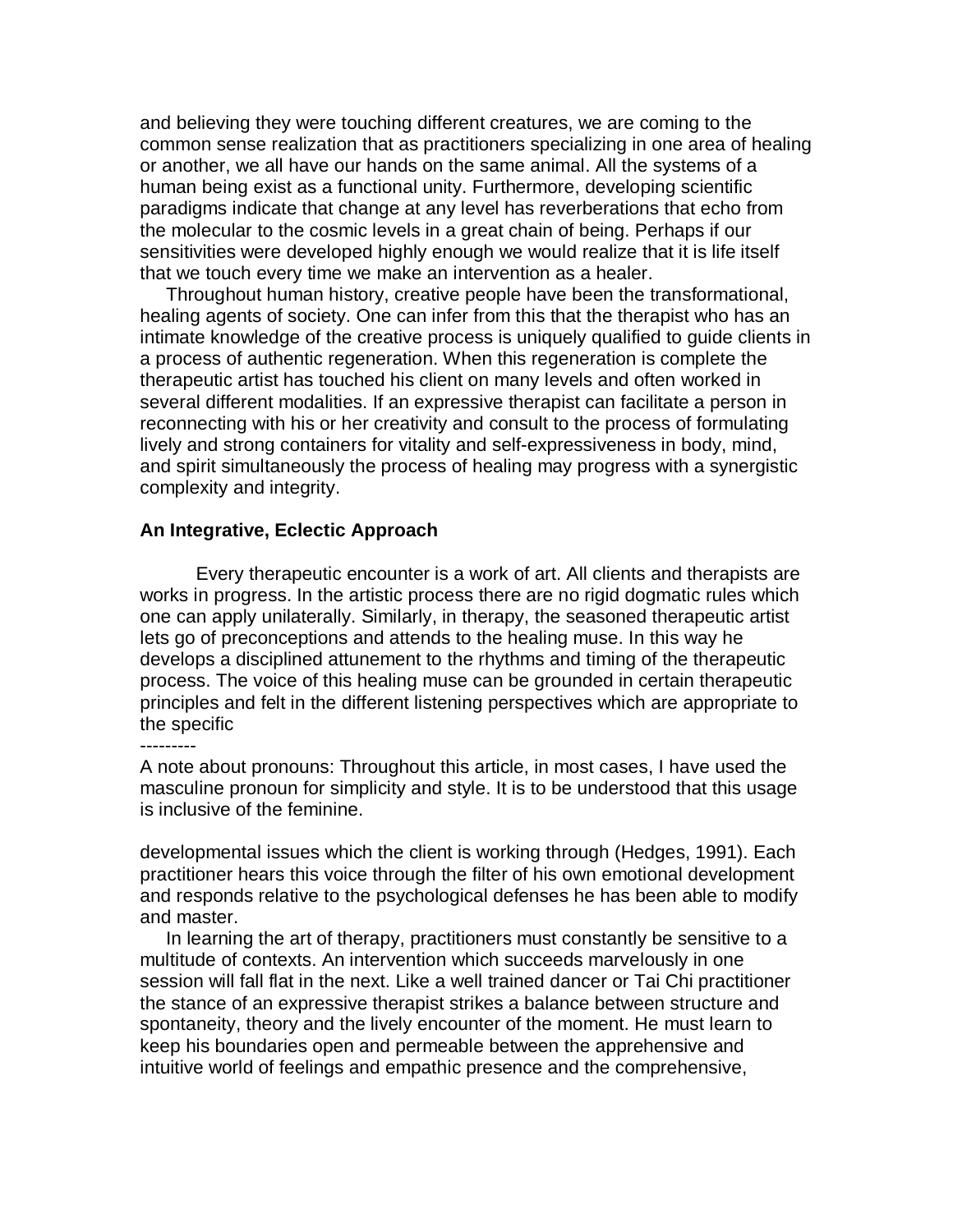analytic world of theoretical perspectives which informs and contains his instinctual sense of things.

 Each practitioner has certain limitations which they bring to the therapeutic encounter. These are the 'facts' of the therapist's life, and include such obvious things as gender, age, socioeconomic, ethnic and religious background. Less obvious, but equally important are the therapist's beliefs spiritual practice or lack of one, sense of morality and values, and the way they organize and make meaning of experience. All of these 'facts' have a vital impact on how the work proceeds. Every therapist is also a field of possibilities, a mysterious and spontaneous movement into the unknown. In this way, the therapist and client share in the existential tension of the lives into which they have been thrown and the formless emptiness from which all acts of creativity and renewal emerge. This is the ground zero of the therapeutic encounter. When healing occurs, both participants have learned to balance the known and the unknown and engaged in a process which has skillfully provided the client access to the forces which transpire behind that which appears.

 As the therapeutic container is able to bear the anxiety which we all face when confronted with the unfamiliar it is also building an even deeper capacity to hold the awesome power of the life force. This life force by its very nature is an indefinable, fathomless field of limitless vitality and possibilities. The confrontation with the life force must inevitably be titrated over time. In this process the therapeutic dyed or group adventures out into the particular field of possibilities which are available to it at any given moment and begins to notice differences between the repetitive loops of what it already knows how to do and the edge of the unknown where there is the possibility to learn something new. In short, a productive therapeutic process helps clients to develop a more complex, rich and differentiated experience of self, other and the environment through a series of developmental steps.

 In productive therapy there has been a successful negotiation between the subjective worlds of the client and therapist and the creative essence of all things. A well crafted healing environment invites these three forces into a dance. The art of the therapist is to be able to skillfully maneuver inside of this container and to develop a bone deep knowledge of when to push, when to step back, the timing of confrontation and support, and the ability to hold faith in the Creative Source from which healing springs.

### **The Principles**

 Like all healing arts, a therapy which takes into account the body, mind and spirit of a client is guided by certain principles. These principles are applied in the context of the particular developmental issue which the client is working through.

#### **Presence**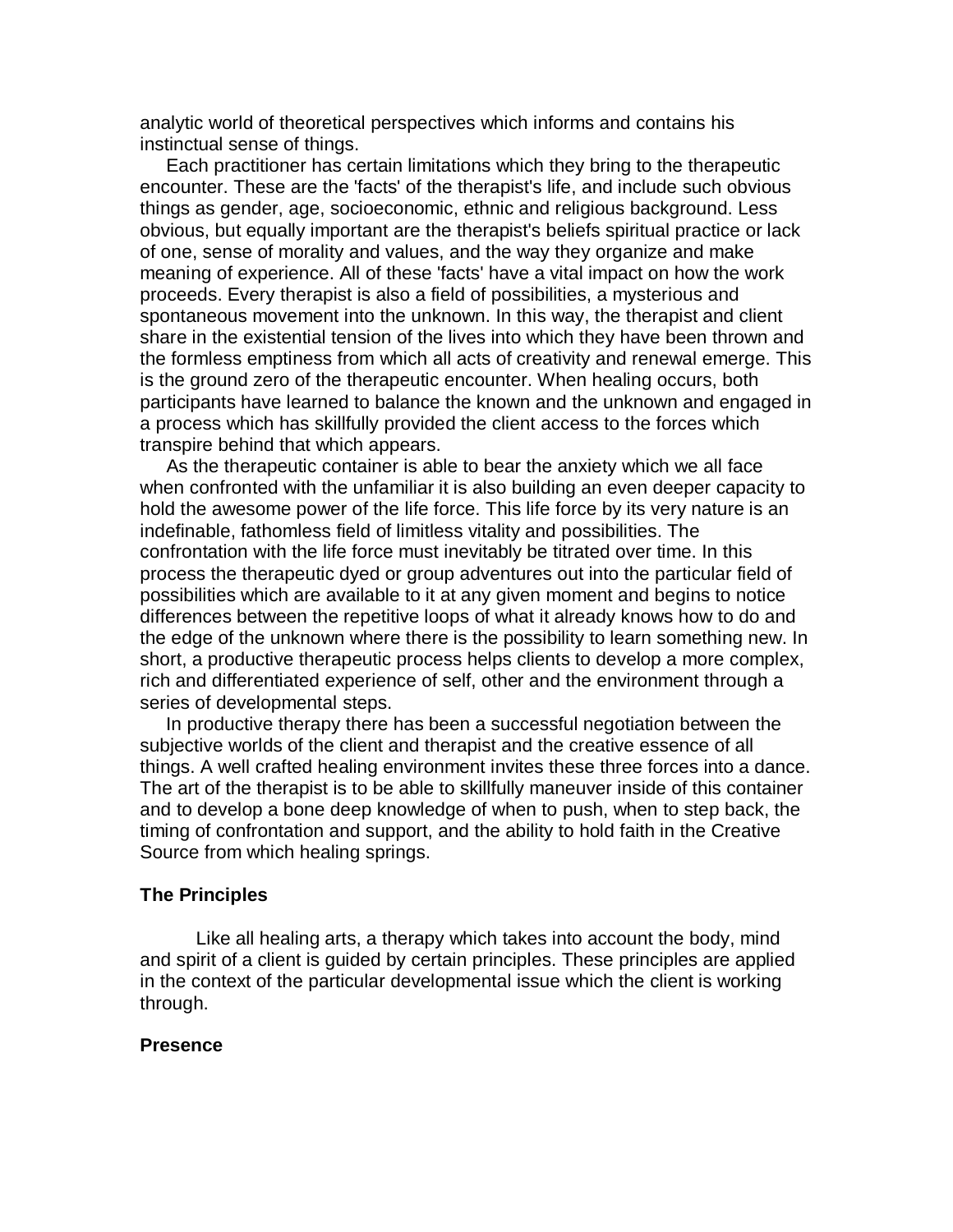The first is the quality of *presence.* The particular, functional definition of the quality of presence which I use is the ability to contain and have access to many conflicting polarities and aspects of the self simultaneously. It is this depth of self-knowledge which allows the therapist to resonate with the client's experience energetically and provides a field of compassionate acceptance for the material which the client delivers into the therapeutic arena. The therapist who knows and has explored in his or her own therapy the experiences of sadism, masochism, dependency, lust, love, ecstasy, and terror at the edge of the unknown (to name a few) and can energetically communicate this non-verbal knowledge is well equipped to work with clients who are struggling with these issues. Presence gives us the ability to touch someone in the deepest core of where they live and ultimately may be the most effective agent to help someone overcome their stubborn resistance to change.

 For many clients, it is the therapist's capacity to be deeply present with them that makes the most fundamental and lasting impact on their lives. Indeed, one of the most important outcomes of a successful healing process may be that the client develops an ability to be present and centered within him or herself in a wider range of the human experience than before they entered treatment. In other languages, one might call this the ability to contain without repression or acting out, or making the unconscious conscious. In modeling for our clients the discipline of contactful, compassionate presence to all aspects of the human experience we are teaching them one of the most subtle and sure paths to wisdom.

#### **Process**

 The second principle is *process.* Process means that the therapist places a fundamental value on exploring the moment to moment unfoldment of the client's experience, avoiding premature closure, explanations or interpretations. It is through the principle of process that we create a window into the spontaneous possibilities of our authentic selves.

 Many writers have observed how good therapeutic process has a meditative quality. In meditation one feels into the currents of one's inner life with a progressively heightened sense of awareness. In therapy, the participants meditate the space inside and between each other. Both the inter and intrapsychic realm become the object of contemplation. In this way the participants re-potentiate themselves and the inter-personal space with the magnetism of the authentic self. If this alchemy is successful, the client emerges with a fundamentally transformed center of psychological, spiritual and physical gravity in relationship with themselves and others.

## **Authenticity**

 The third principle is *authenticity.* Different than the innate, spontaneous genuineness of the child, authenticity is both an art and a developmental achievement. The genuineness of a child springs from a pure innocent well and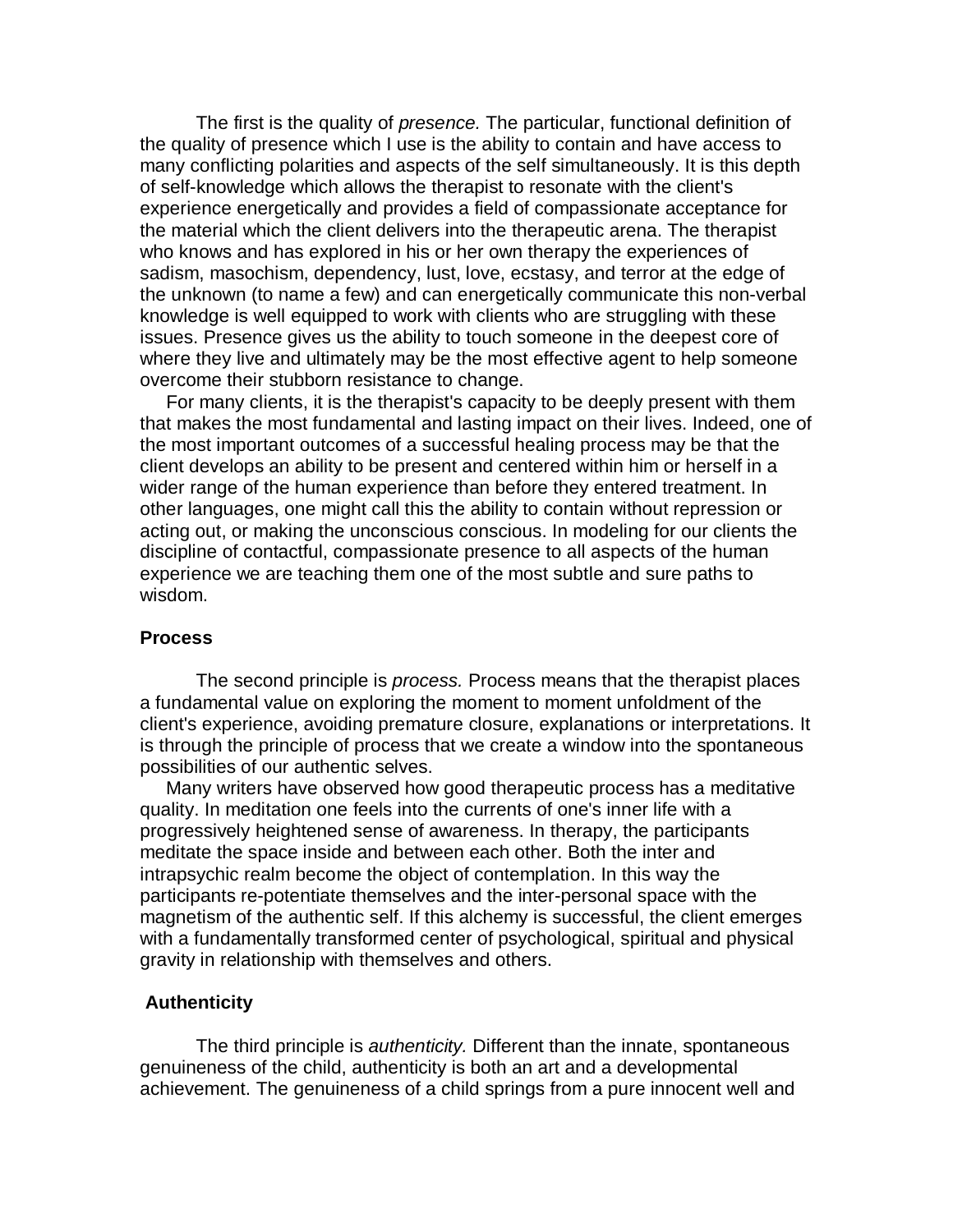emerges relatively untarnished into the relational field. In the simplicity of a child's genuineness there is little or no distinction between the feeling, the impulse and the action. All of this erupts seamlessly in the hungry cry, the frustrated tantrum, the affectionate reaching, or the satisfied bliss of being held. In counterpoint to this, the authenticity of an adult is a complex relational process between being and becoming, which requires that we contain our impulses and actions while we explore our feelings. As we contain and reflect on our feelings we gather enough internal data and self knowledge to be capable of making conscious, authentic choices. In other words, we become self aware, aware of the people in our environment and our effect on them and responsible, i.e., able to respond.

 In modern society, most of us suffer from some form of alienation. We might understand this as different ways in which our attention has become imbalanced. If our attention is located too far out, we chronically lose ourselves in the demands of the other. If our attention is too far in, we maintain our connection with ourselves at the high price of feelings of isolation and loneliness. Authenticity requires us to be fully awake, perched on the crest of experience, engaged in the complex dance between the inner and outer world, responsible for our choices. Like a surfer, we ride the currents, balancing our attention between the ocean swells, the distribution of our weight on the board, and our enjoyment, anxiety and curiosity about the ride. The wish to learn and practice the art of authenticity may be one of the underlying draws beyond immediate symptom relief that pulls clients into a therapeutic process. Indeed, one might easily reframe all the diagnostic categories as different forms of existential alienation from ourselves, each other, society or our natural environment.

## **The Self as Process**

 The principle of authenticity leads us to the understanding that the *self is a process,* an evolving field of structure and possibility which is held together by intention. At the level of the personality, the self is not something we can ever quantify or capture like some eternal crystal. A deeply felt realization of the transience of the self can lead us into a profound experience of resolving back into the ground of creative being and possibility. This experience culminates in a realization of the emptiness or insubstantiality of the self. In spiritual practice this is often referred to as the experience of 'no self' or selflessness. It is important to note that this emptiness is the opposite of the schizoid experience of nothingness. It is shot through with the awesome magnetism of the life force. Buddhist psychology, mysticism and shamanism have a great deal to teach us about these deep stratum of experience (Epstein, 1995).

 When we attune ourselves to the creative ground of being, there are certain rhythms and inner currents which we feel drawn to and which we associate with a feeling of health and psychological wellness. If we listen to our intuition we can also discern when we are in a situation which is not truly optimal for our growth and happiness. One of the most important questions we might meditate on with our clients is the discrimination between those desires or aversions which are based on our conditioning and reactivity, and those impulses which come from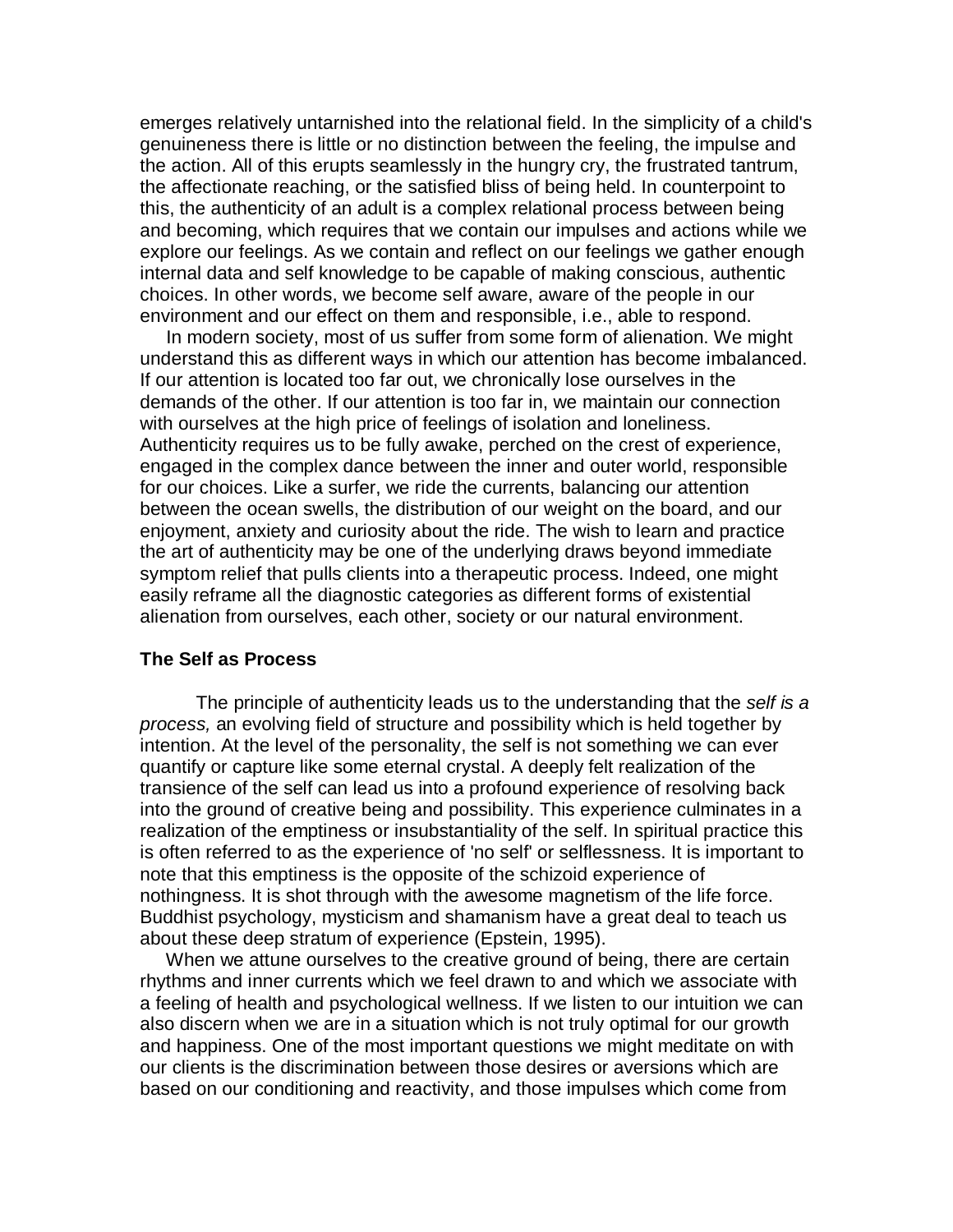an authentic connection with our inner guidance. If we are successful in living in harmony with the voice of our inner guidance and with the rhythms of this deep ground of being, we gain a progressively greater sense of mastery, centeredness, and an ability to hold both satisfaction and frustration in a creative momentum which keeps us in touch with the leading edge of our growth.

## **The Reactive Mind**

 The fifth principle is what I call the principle of the *reactive mind.* This is the idea that there are forces within us which keep us on the surface of things, out of touch with the movement of the life force and with our authenticity. Some of the ways the reactive mind has been thought of are: character defenses, body armor, the repetition compulsion, behavioral conditioning, addictions of all sorts and the forces of attachment and aversion. It is useful to note here that it is the unconsciousness of the reactive mind which is most pernicious. To be sure, there are some ways in which we act out our reactivity that are so destructive that they absolutely must be stopped immediately if the therapeutic enterprise is to have even the remotest chance of success. Other defenses are more subtle and can only be made conscious and modified over a long period of therapeutic work.

 In confronting the reactive mind we must always work in a developmental context and be sensitive to the function which it is serving in someone's life. Sometimes a defensive structure is maintaining a vital sense of order, coherence, or perhaps even helping someone to survive in a particularly destructive environment. These defenses need to be left alone until the client has enough centeredness to change and to confront his or her anxiety at sitting at the edge of the unknown. An observation that I have made in watching the work of a variety of master therapists is that the deeper the practitioner is able to ally with the authentic center of the client through his or her quality of presence, the more leverage is available to unseat the reactive mind. The timing and knowledge of when to confront and when to support and the deep and efficient understanding of someone's structure and possibilities is an art which ripens over time.

#### **The Functional Unity of Body, Mind and Spirit**

 The sixth principle is the *'functional unity'* of our physical, emotional, mental, and spiritual life. This term was originally coined by Wilhelm Reich and is the concept that underlies body oriented psychotherapy (Baker, 1980). Reich noticed that every character defense had a physical correlate in disturbances of breath, muscular tension or organ dysfunction. In a sense, he was rediscovering the holistic philosophy of such time honored and effective healing arts as acupuncture, ayurveda, yoga and homeopathy. In the past two decades there has been a literal explosion of interest, research and practice of these modalities. The deeper a therapist can understand the current thinking in regards to our mind/body connection, the more capable he will be of providing a broad and integrated container for this level of work. Providing such a container will often mean working with a network of like-minded professionals. This network can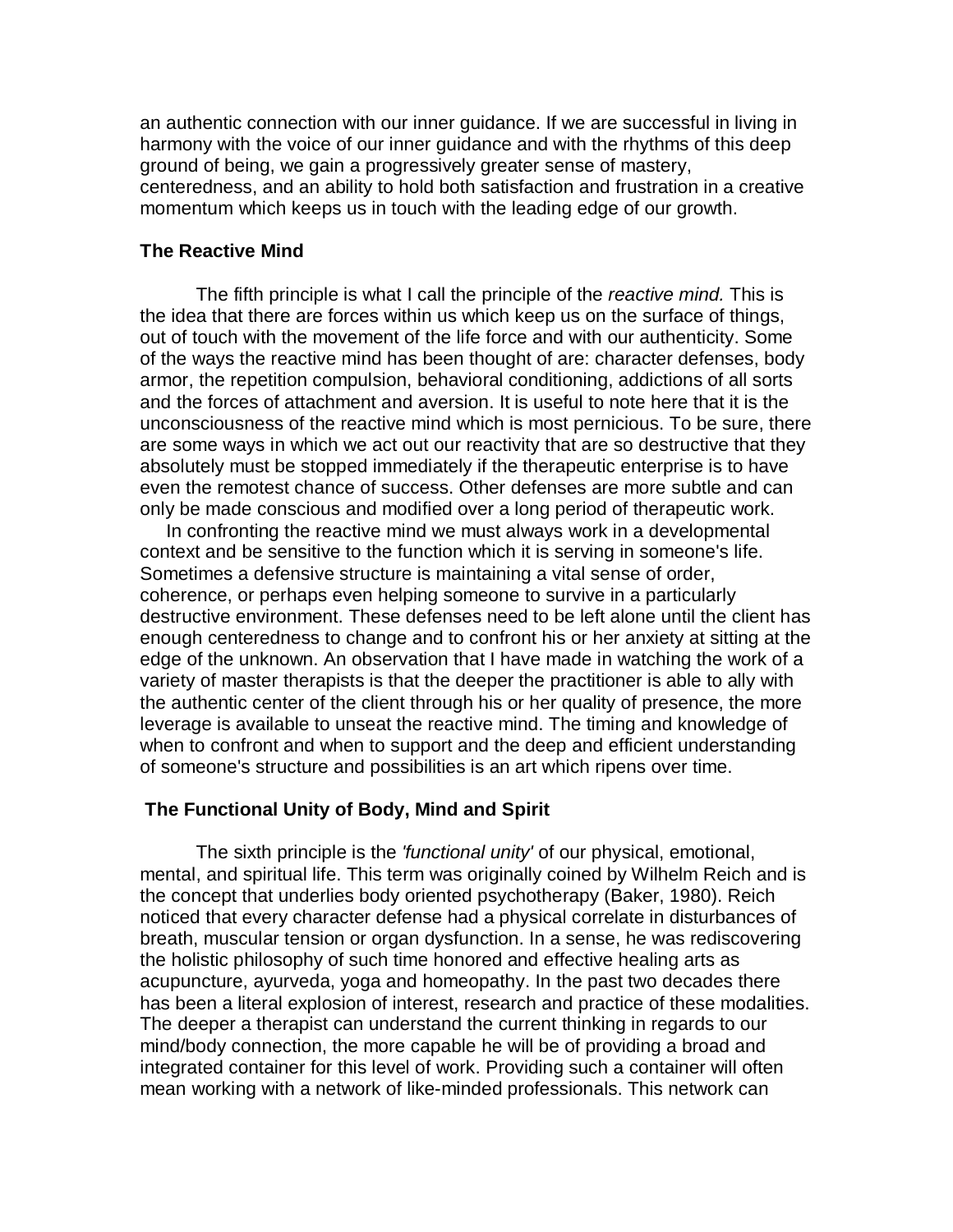become an exciting cooperative effort in which all participants deepen their understanding of the complex processes which cause human suffering.

## **Developmental Order**

 The seventh principle is the observation that there is a *developmental order* to the ways in which we meet life's challenges. Much psychological research, phenomenological observation, and speculative thought has gone into our understanding of the different ways human beings develop or get waylaid on the path towards being a mature adult. We might conceptualize the goal of development as the ability to access both an intuitive, apprehensive, knowledge of ourselves and our environment and the cognitive ability to comprehend theoretically and analytically and to create a constantly evolving, responsive map of our experience (Agazarian, 1993). The western psychological schools of drive theory, ego psychology, self psychology and object relations have each attended to particular phases of development and provided their own unique perspective from which to listen to our clients (Pine, 1990). Transpersonal theorists such as Ken Wilber (1977) and Michael Washburn (1983) have extended these theories to include our spiritual and contemplative development. It would be a gross and damaging simplification to be wedded to any one particular school or perspective in our understanding of human development. Each client will call for a different theoretical mix to provide the appropriate container for his work. There is a great deal of conscious discernment, intuition and supervision that must go into creating this mix. Different therapists will also develop styles which are more or less appropriate for particular stages of development. Some people are more attuned to issues of longing and sadness, others excel at being able to dance with the volatile currents of hostility and conflict, while yet other therapists are uniquely suited and trained in working with the transpersonal dimension. Indeed, people who are committed to working their growing edge will probably need to work with different therapists at different stages of their life cycle or internal development. A depth of self-knowledge coupled with a theoretical breadth and sophistication can help a therapist to develop a sound, centered eclecticism and to know his talents and limitations.

 There are four major approaches which have informed my practice of these principles. These are Body Oriented Psychotherapy, Spiritual Psychology, Systems Centered Therapy and the Psycho-Aesthetic approach to depth oriented treatment. Briefly I would like to touch on the basic tenets of each of these orientations.

## **Body Oriented Psychotherapy**

 I began my working career as a massage therapist and healer. The training I received included Polarity therapy, Postural Integration massage, Breath work, energy field work, Neuromuscular massage and Cranio-Sacral therapy. Currently, I rarely work strictly as a massage therapist, however the lens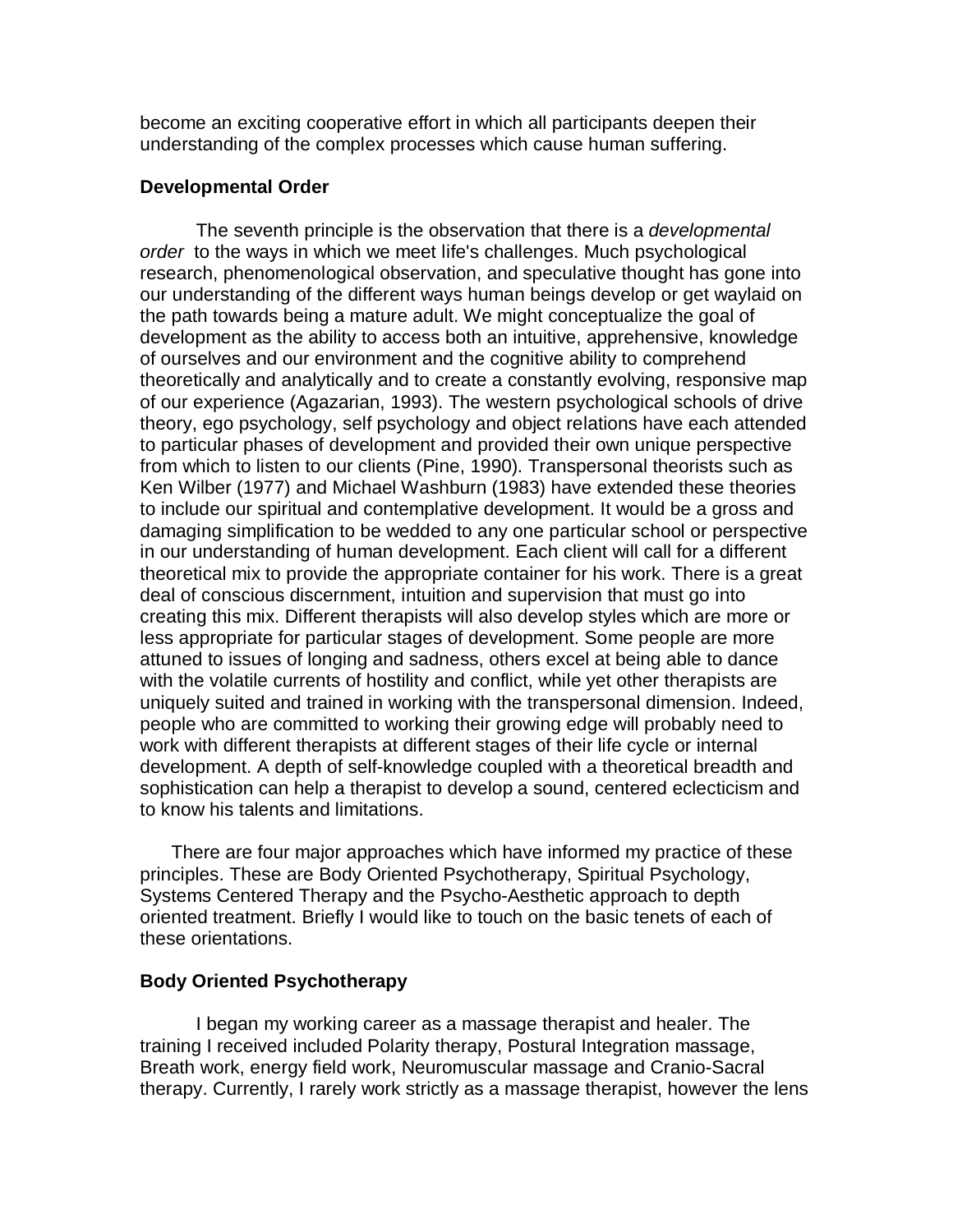of body work continues to inform my therapeutic perspective and has immeasurably deepened my sensitivity to the non-verbal communications of my clients.

 In working as a massage therapist, I had the visceral experience of my clients enfolded in many layers of magnetism, each of which contained information and emotional experience. I learned that it was virtually impossible to release the deeper tensions in the body without also addressing the person's emotional life and belief systems. This awareness, as well as my fascination with the complexity of the healing process, led me to enter a graduate program in counseling psychology and to study and experience explicitly body oriented psychotherapies such as bioenergetics and core energetics. As my own training in counseling deepened, I gravitated towards other therapists who also had a background in body-work and naturally developed my own synthesis. Particularly early on in my career clients would often come to me for body-work and then renegotiate their contract to include psychotherapy.

The major goals of Body Oriented Psychotherapy as I've experienced it are:

1) To help clients become experientially aware of the functional unity of the body/mind/spirit continuum and to become attuned to the deep intelligence that runs through all the levels of our being.

2) To unwind the organism and to create an environment in which a healthy pulsation of energetic flow through all the systems can be maintained. This process involves freeing up emotional and physical energy that has been bound or repressed in tense, numb, under or over charged areas of the organism. 3) To deepen breathing and thereby to expand each person's capacity to experience and contain pleasure and other intense feeling states.

4) To bring awareness to the different charactarological attitudes which have become structured into the organism and which limit our fluid, unitary and fully alive response to our environment.

5) To increase awareness of non-verbal communication and to foster a sense of congruence through all the levels of our communication.

6) To ground and center ourselves physically and emotionally.

## **Spiritual Psychology**

 Since my late teens, I have been committed to spiritual practice and involved with spiritual communities. For years I also taught Tai Chi Chuan and Taoist meditation. These life experiences and ways of being in the world permeate my energetic atmosphere and probably have a profound impact on my clients whether or not the issue of spirituality ever enters the therapeutic relationship.

 Over the past twenty years, the interface between spirituality and psychology has generated an enormous amount of literature, practical innovation and philosophical debate. I would like to touch on three basic ideas which seem central to spiritual psychology. These are the distinctions between the Self, the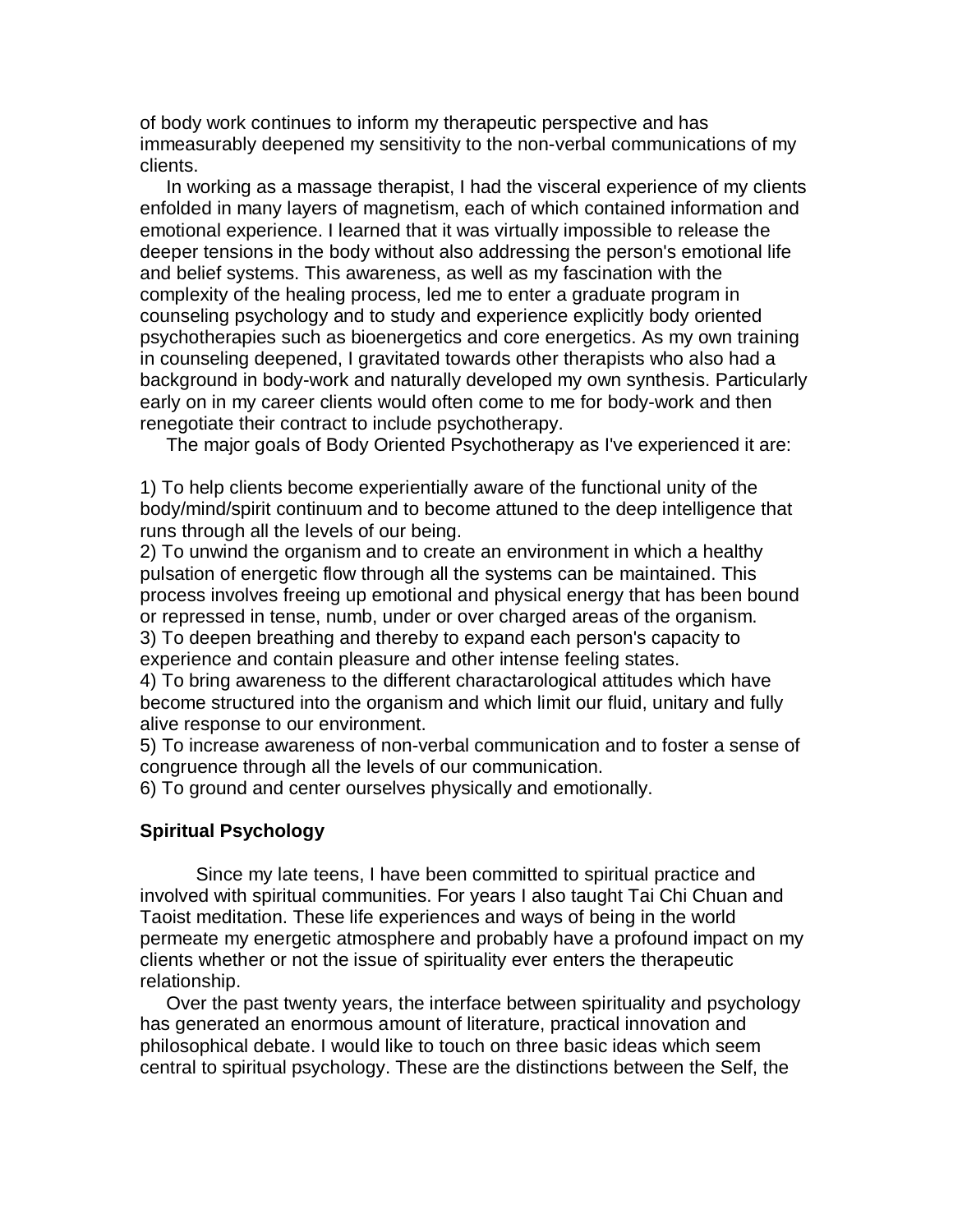Psyche and the Personality. This discussion will also further elucidate the principal of the self as a process.

 Dr. Tom Yeomans in his excellent pamphlet "Spiritual Psychology, an introduction" (1992) describes the Self (capital S) in the following way:

*The Self is seen as the organizing principle of a lifetime, providing a context or container for the vicissitudes of experience and the development of the human being. It is that principle within a human experience that 'knows' the direction a particular life can take toward fulfillment and maturity, and which can guide this life according to this knowing. It is thus in a dynamic relationship with the other dimensions of a person's experience...*

 *The Self has no particular qualities, or attributes, but rather is the context for all of our attributes and characteristics. It holds and integrates the different dimensions of our experience, and can be seen as the capacity to hold simultaneously any polarity or contradiction in our experience. When touched directly, it is experienced as a pure beingness that is connected as well to all other beings and to an experience of larger life, Great Spirit or God (Yeomans, 1992, p.1O) .*

 The Self is thus synonymous with the creative ground of our being. The energies of the Self touch our lives as we practice the arts of presence and authenticity. The Self is the space between all things, the magnetic tension that holds the fabric of life together and yet has no substance of its own. It is awareness itself, that something that exists before and after there was an object, the field of all possibilities, the eternal present, the nameless, the Tao. As such we are deeply and inescapably embedded in the Self. Although the Self touches and permeates every aspect of our lives, we can conduct ourselves in such a way that we become out of harmony with this creative source. The root of this disharmony is always some form of fear or disconnection from the fabric of love. When this happens we experience a sense of soul starvation which expresses itself in a variety of symptoms and pathologies and in the violence which we do to ourselves and the planet.

 The Psyche is envisioned as structural and includes the conscious, the unconscious, the pre-conscious and the super conscious. These dimensions are in a constant interplay with each other, transforming, digesting and processing psychic energy. The Psyche is that which mediates the energies of the Self with the identifications of our personality in time and space. At the level of the Psyche we are in touch with the collective archetypes of humanity as well as the specific patterns of our cultural group, language or family. These patterns rest in any of the various levels of the Psyche and are potential containers through which the energies of the Self may be expressed. Rituals and initiations which activate these patterns and invite the energies of the Self to 'incarnate' and become embodied are powerful ways to move energy and to revitalize an individual or a group.

 Yeomans conceptualizes the Personality "as a system of identifications that has developed in time/space to insure the survival and growth of the person"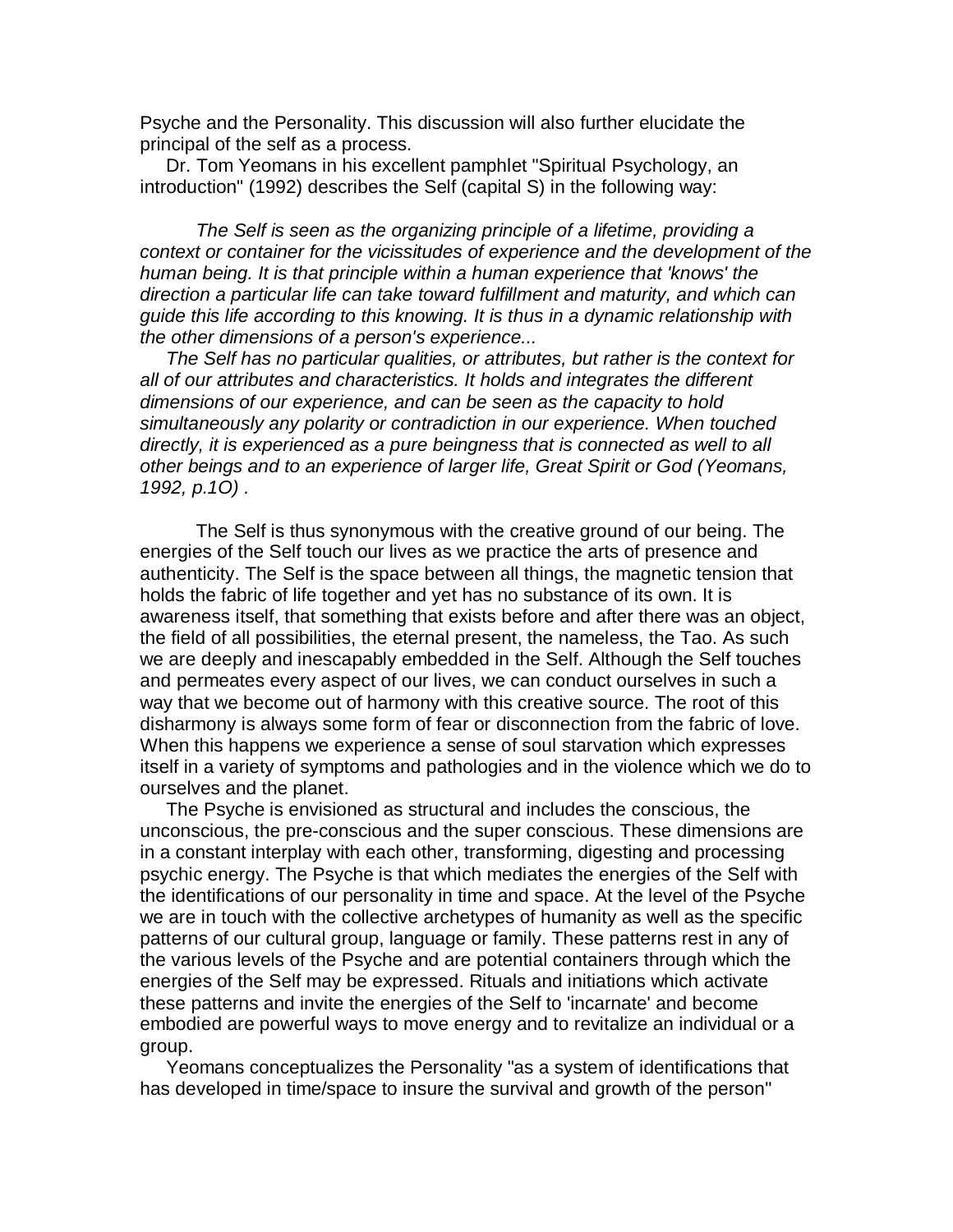(Yeomans, 1992, p.14). As such it is the level at which we are most subject to the impressions of our environment, particularly our early familial environment. This system of identifications may be a more or less functional container for the creative energies of the Psyche and the Self, and shifts and moves as we develop. As such it has both a superficial and a deep structure, as it is rooted in both the specific facts of our family of origin and in the collective energies of humanity. In the context of Spiritual Psychology the work we do on our personality is a process whereby we create a vehicle which can hold a deeper, higher and broader range of our potential energy which ultimately has its source in the Self.

 These levels are somewhat arbitrary and have been addressed in different ways and called different things by other schools of psychological and spiritual thought. However, the experiences they point to are fairly universal and as such may be useful categories for a clinician when faced with the nitty gritty of human suffering.

#### **Systems Centered Therapy**

 Systems Centered Therapy is a relatively new approach which Dr. Yvonne Agazarian has crystallized into a specific methodology over the past five years. Dr. Agazarian was classically trained in group dynamics as well as a variety of western psychoanalytic and psychotherapeutic methods. Systems Centered Therapy grew primarily out of her enormous experience with groups. However the dynamics and principles which she uncovered are totally applicable to working with individuals. As a master therapist, Dr. Agazarian has spent her life looking for ways to create the optimal environment to potentiate the healing process. Systems Centered Therapy is the result of her life's work.

 As my training in Systems Centered Therapy has gained in sophistication and clarity, I have been using it as a 'meta-lens' to help me understand the interventions which I make on every level and in any modality. The following will describe the four basic building blocks from which all the methods of Systems Centered therapy are built. These basic concepts are *Isomorphy, Hierarchy, Structure,* and *Function* (Agazarian, 1994).

 Isomorphy is the idea that Systems have a similar shape at any level, however function in different ways relative to their context. An example of this is the way the internal system of identifications which an individual has at the level of his or her personality will reflect the psyche of his or her group or family. Similarly, the chronic tensions and characteristic postures of an individual will be isomorphic to their psychological make up. A scientific example of this is that each cell contains within it the DNA patterns for the entire organism. Isomorphy is similar to the principle of a hologram in which the entirety of the larger picture is contained in each aspect.

 Hierarchy is the idea that "every system exists in the environment of the system above it and is the environment for the system below it" (Agazarian, 1994, handout). Thus we can notice that the Self is the environment for the Psyche which is the environment for the Personality which is the environment for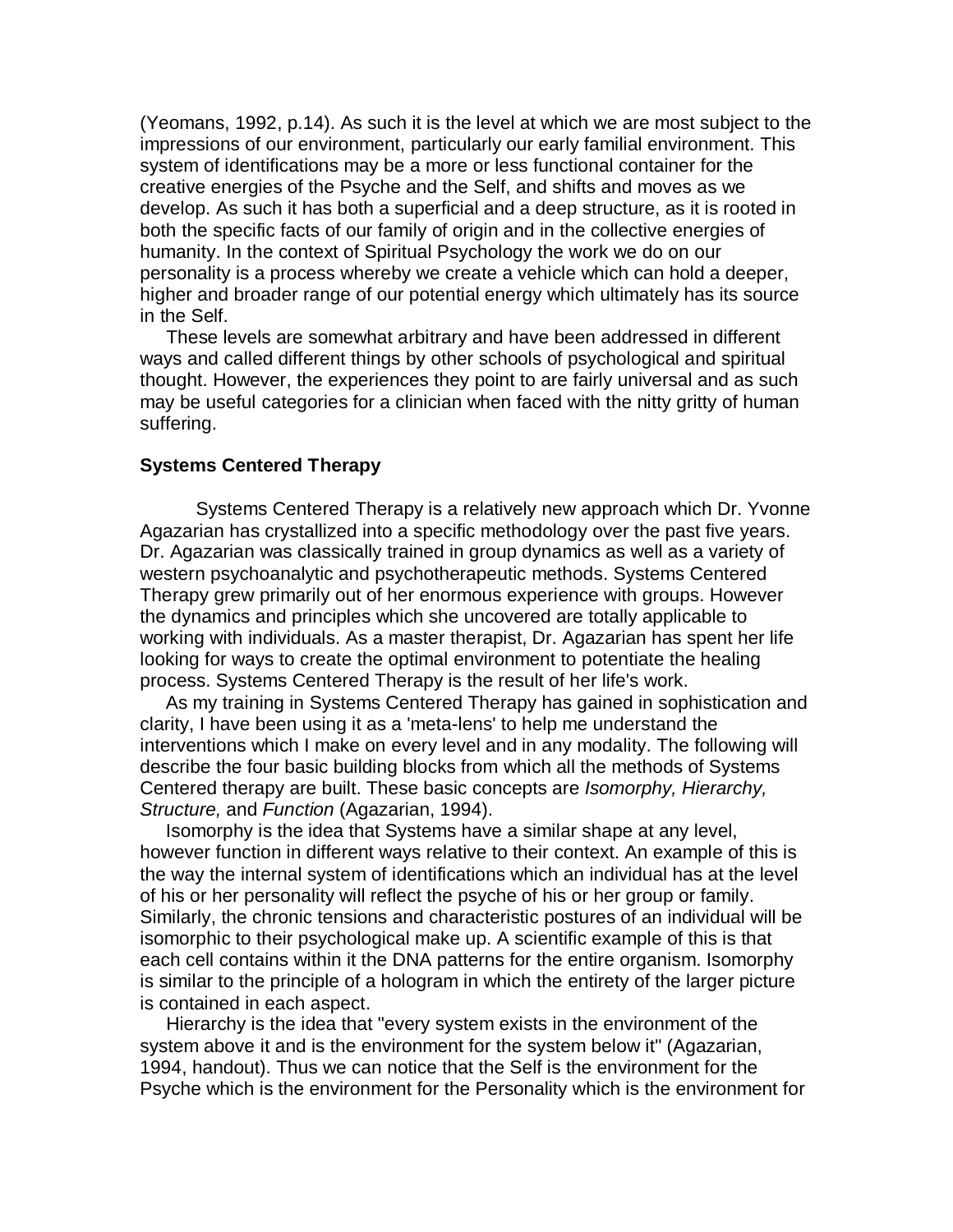the body, etc.. If we apply the ideas of isomorphy and hierarchy to therapy we can observe that if our interventions are isomorphic and congruent at a greater range of the hierarchy of living human systems they will have a greater effect.

 Structure is the idea that "every system is defined by its boundaries in space, time reality and role" (Agazarian, 1994, handout).This refers to the observation that living human systems, like all things, arise and disappear according to certain boundaries. Therapy sessions last for a certain pre-agreed period of time, occur in a specific space, require that the participants function in specific roles, and that they cross the boundary from fantasy into reality in regards to these parameters. The boundary of reality also requires an individual to cross over from the fantasies and thoughts they are having about any particular situation (which may be generating very real feelings which may or may not have any relationship to their actual environment) into the existential reality of their being in the present, in the particular environment they are in and their feelings about that reality. No therapy can be truly effective until all the participants have gotten their energy across the boundaries of space, time, reality and role into the therapeutic container.

 Function is the idea that "systems survive, develop and transform from simple to complex, by the process of discriminating and integrating differences" (Agazarian, 1994, handout). Difference is always both irritating and a call to growth. As human beings we have a natural tendency to join each other around our similarities and to split around our differences. Whenever we notice similarities in the apparently different we have begun a process of growth and transformation. The reverse is equally true; whenever we notice differences in the apparently similar, if we resist the temptation to act out and scapegoat the difference, we have the opportunity to grow into the next order of complexity. An example of this is when a young adult leaves his family to go to college, he must face his anxiety about the differences between his high school environment and the university. As he notices that there are also similarities he is able to begin the process of integrating his new environment.

 Systems Centered therapy has a complex and sophisticated methodology by which it applies these four basic constructs to the therapeutic process. These include a well researched understanding of the phases of group and individual development, and a specific hierarchy of defense modification which is applied within the contexts of each of these phases of development. Given the limitations of this chapter, I would like to merely point the reader in the direction of the resources he or she would need to access in order to further educate themselves about Systems Centered Therapy. (See footnotes)

### **The Psycho-Aesthetic Approach**

 The heart of the psycho-aesthetic approach is the observation that the creative process is isomorphic to the therapeutic process. Both involve the participants in a dance which has elements of frustration and gratification and which result in a creative regeneration of the participants' relationship with self, other and the environment. As large portions of this book have already provided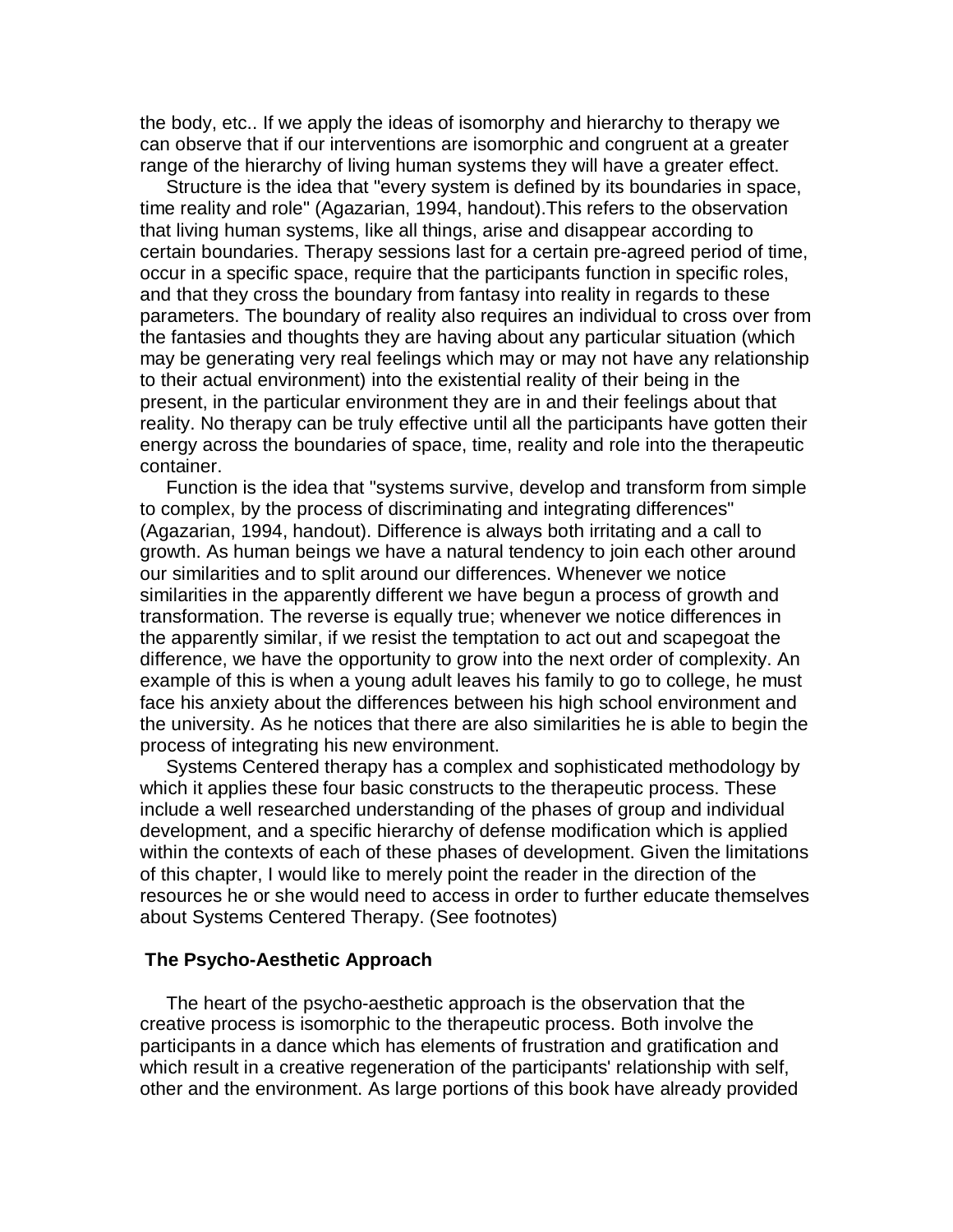an in depth analysis and development of this fundamental idea, I will not elaborate too much on the complexities of the psycho-aesthetic approach at this time.

 The essence of this approach is captured in the following paragraph from *The Artist As Therapist*.

*In therapy, patients and therapists alike are engaged in finding the artists within themselves. The therapeutic process for patients is an ongoing struggle to discover true inner representations and then give them form in terms of developing richer more congruent realities. Therapists tap the artist within in the ongoing process of maintaining the individual holding environments that will provide the space energy and impetus for patients to change. Together both parties create a matrix in which verbal and nonverbal communications come alive as both parties are touched by common experience. This complicated mode of interaction takes on a form similar to a symphony or work of art, where multiple levels of consciousness and meaning exist simultaneously (Robbins 1987, p.21).*

## **Case History**

 The following case history is instructive in that it touches so many of the dimensions of working in a holistic framework. As this was also quite a long therapy (seven years), it is possible to clearly note different stages of therapeutic development, from symbiosis through rapprochement and finally into autonomy and individuation as well as the dynamics of trauma and the working through of trauma. This therapy was also somewhat unusual in that the client was originally referred to me for bodywork, so that right from the start of our work touch was part of our contract. For therapists who are accustomed to working in verbal or even visual modalities this type of work may seem risky and perhaps even a little threatening. What I would ask is that the reader keeps an open mind and notices that the similarities outweigh the differences in a therapy that includes body-work and touch. Indeed, using the Systems Centered principle of isomorphy, one might hope that the interventions which a therapist makes through touch are congruent with his verbal communications.

 Ellen was referred to me by her psychotherapist for 'emotionally oriented' body-work. Her psychotherapist had previously seen me for a brief round of massage therapy and was aware of my background and training in counseling. She had also done some emotionally oriented body-work during her own sessions and was comfortable with my ability to navigate the boundary between the non-verbal world of body based, energetic communications and the verbal world of emotional, psychotherapeutic processing. She felt that Ellen would benefit from the type of work that I did and that I would be capable of providing a safe container for her to address a level of healing which was difficult for her to reach in a verbal modality.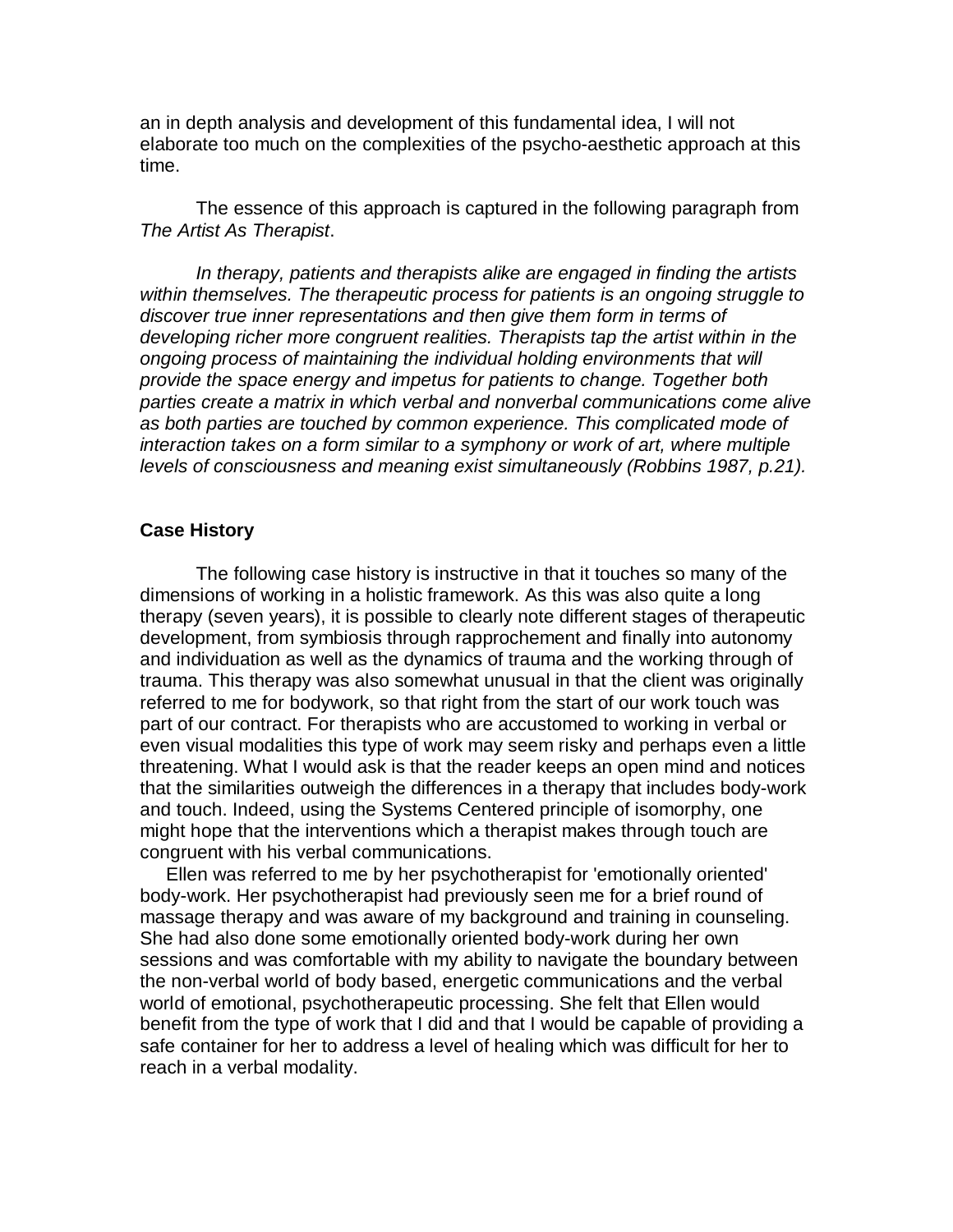When Ellen first started to see me she was thirty three years old and working in a local government agency as an administrator. She impressed me as a well educated, sensitive and intuitive woman who was attractive in an unpretentious, down to earth kind of way. Her mournful brown eyes had a waif like quality and communicated to me a well of vague feelings that was intriguing. Her communication style was self reflective

and I immediately felt engaged with her slow, thoughtful inner rhythm. I 'felt' her in my belly and solar plexus as she psychically pulled me in towards her and then energetically let me know when I had gotten too close. During her bodywork sessions she communicated this to me either by tensing up against my physical pressure, or more often, by going numb and out of contact which I felt as a kind of deadening or lifelessness in the energetic quality of her tissue.

 Fairly early in our work we developed a good rapport. Her relational style had a strong pull towards symbiosis and merging which was resonant and comfortable for me although I was also aware of the potential mine fields that lay in store for us as we ventured deeper into her therapeutic journey. As we began our work, I allowed myself to enjoy the pleasurable rhythm of symbiotic mirroring and cuing which we quickly established. Each session we spent some time processing the emotional experiences which were evoked by the body-work. I felt centered, clear about my own boundaries, and warmly kind and contactful in my presence towards her.

 Within the first couple of sessions Ellen told me that she had been incested by her older brother between the ages of 10 and 12 and that she had been raped as a young adult while working overseas. She had also had an abortion in her mid twenties while in an unsuccessful relationship with an apparently immature and dependent young man. She had a checkered relationship history with men and had not been in an intimate relationship for the past five or six years. She struggled with persistent feelings of emptiness and disconnection from herself and others and felt that her life had no real grounding or root. She used the metaphor of living on the second floor of a house and suddenly noticing that the first floor had never been built out. She felt she had no deep foundation to stand on either in her relationships or her career. Although she had two masters degrees and a respected job she felt like she was still living a student life, uncentered and unfocused.

 During the first six to nine months of our work together, Ellen continued to see her psychotherapist. Her psychotherapist and I were in consistent contact and attempted to create a container that would manage the splitting which Ellen was prone to do, turning one of us into the good therapist and the other into the bad. After about nine months it became clear that it was difficult for Ellen to psychologically and financially manage seeing both of us simultaneously. Her psychotherapist was supportive of Ellen seeing me more frequently as she felt that there was more 'juice' happening for her in the body work. Her therapist felt that rather than fight against Ellen's tendency to split, it might be better for her to have all of her affect in one container. In hindsight, I wonder if we colluded with Ellen's defenses by not confronting her good/bad split. On the other hand, we also seemed to be cooperating with an organic process and perhaps, after five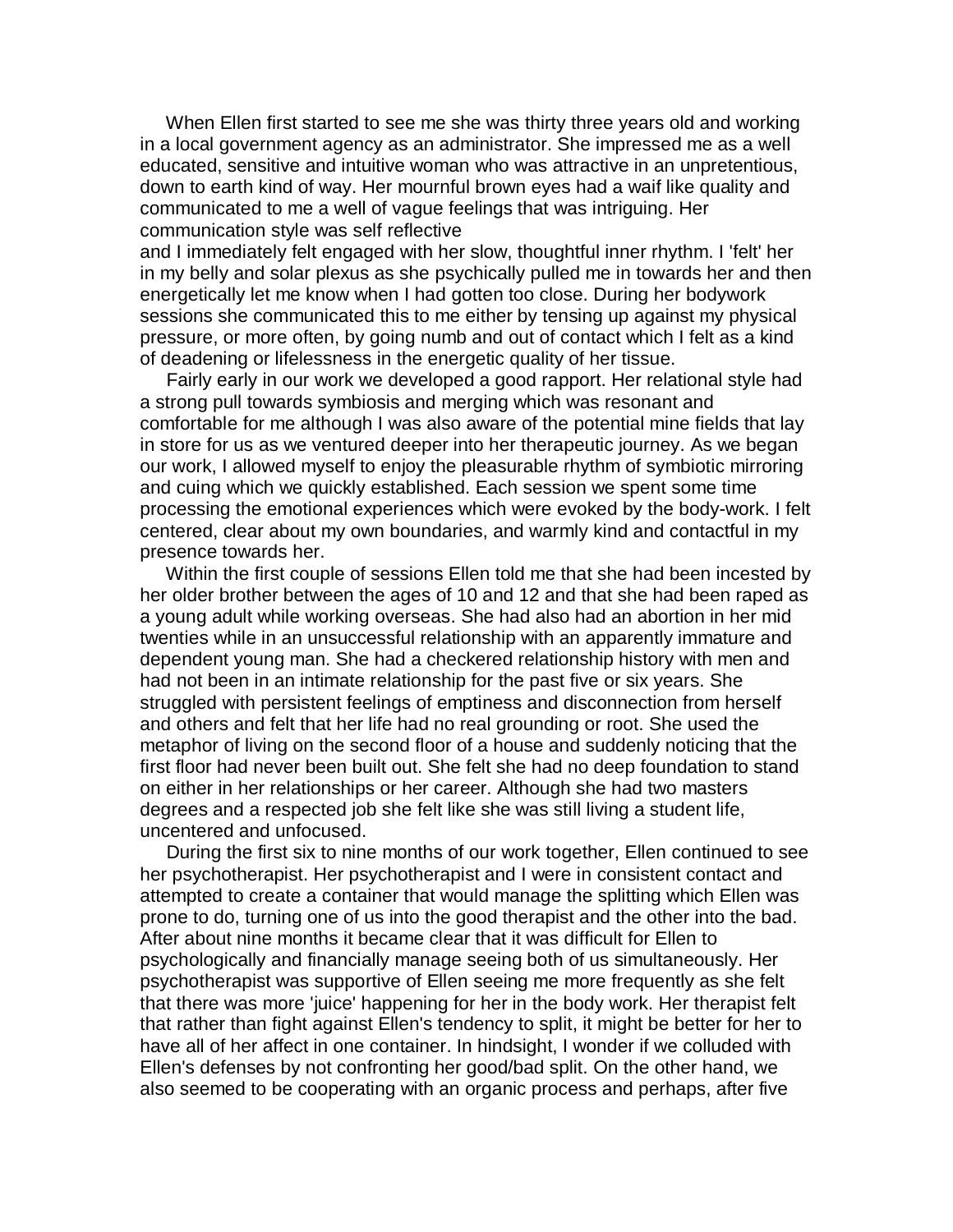years of working with her therapist, this phase of her healing had come to a natural end. As Ellen was 'birthed' into working with me as her primary therapist, we readjusted our sessions to include a good deal more talking and verbal integration, and eventually shifted over to a structure which only sometimes included work on the massage table. We also occasionally integrated several other forms of body oriented therapy into our work including movement, breath work, focusing and psychodrama.

## **Important Diagnostic Considerations in the use of Touch**

 Before going further, it is useful to comment on some of the diagnostic indicators which a clinician who uses touch as well as verbal modalities might look out for in gaging the therapeutic usefulness of physical contact, particularly with clients who have histories of early deprivation and trauma. The benefit and danger of working with touch is that it tends to very quickly access the matrix of our primary relationships with our early care givers, as well as unconscious traumas which our body has stored in 'cellular memory'. Very early and deep needs for fusion can easily be stimulated and at times overstimulated. Certain types of character structures can become overwhelmed and flooded with primitive cravings for endless physical holding which also express themselves into the relational field with a host of toxic, perhaps even murderous introjects. When this happens the client quickly oscillates between a blissful merging with the therapist and feeling abandoned, terrified and enraged if the report is even momentarily ruptured or when the session is about to end. This roller coaster can throw the practitioner off center and the therapeutic relationship can quickly become volatile and difficult to manage. All traces of the client's observing ego seem to dissolve into the primordial ooze of overwhelming cravings for endless feeding and nurturing, or on the flip side of this, a deep terror and rage at being abandoned. These primitive affects attack or even seem to destroy the functional adult ego strengths and defenses which the client has built up over time. Rather than being a regression in the service of the ego, a regression in the service of its own ruthless momentum begins to develop. If this persists unabatedly for more then a couple of weeks, it probably also indicates that the problem is more one of character structure than trauma, although charactarological issues and trauma often exist in a complex mix that makes the clinical picture quite muddy and hard to sort out. If the client is working more at resolving trauma, my clinical experience is that there tends to be more of an ebb and flow to the regression and that the client is just as relieved as you are when his or her adult, observing ego returns. In the case of severe charactarological issues, even when the therapist is extremely present and nurturing, the client never seems to be able to reach a state of fullness or satisfaction, and the therapist learns, often only through hard experience, that all attempts to feed the client's hunger for contact only end in actually aggravating a kind of 'feeding frenzy'. The client has no center into which he or she can digest what the therapist is offering. In these cases limit setting and a firm confrontation with the reality of the ruthless entitlement of the hungry infant inside are called for. On the other hand, if the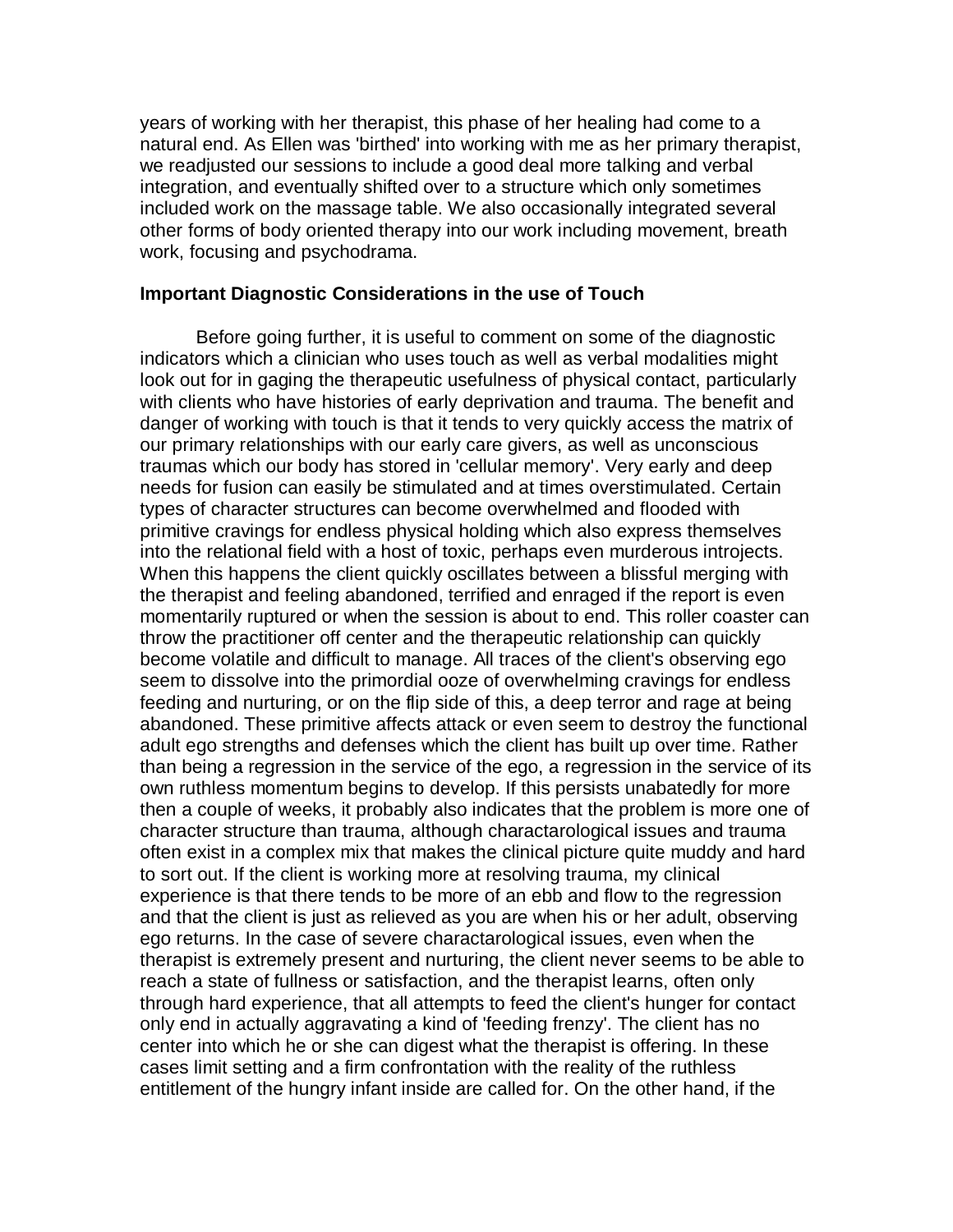client is able to retain a viable witness self from which he or she can notice these primitive affects and is able to regress and then re-compensate, accessing this early material or trauma can be useful and propel the client into a very productive period of therapeutic work. Two highly effective ways to develop this inner witness are to work with mindfulness meditation or in a creative modality which involves the client in a process in which they have to balance the flow of emotional material which they are attempting to express with the frustration and gratification of working in a particular medium. Once a sufficient degree of mindfulness and center have been developed, body oriented therapy at this level can be integrated and is rewarding for both client and practitioner.

## **Body-work with Ellen**

 When Ellen first started to work with me there were large areas of her body that felt flaccid and unresponsive. Internally, she felt particularly out of touch with her pelvis and thighs, as if the electrical current of the life force had become no more than a trickle in the muscles in this area. She also felt uninterested and even afraid of sexual contact with men. When I worked with the muscles in her buttocks and legs during her bodywork sessions, I felt like I was reaching through layers of cottony, stagnant magnetism which muffled the signal of her life force. Stirring her life energy in these areas was a tricky business because if the current increased too quickly she would invariably go numb or dissociate by pulling her energy up into her head in response to the increased voltage. These were unconscious mechanisms which Ellen had probably developed as a child in response to her brothers inappropriate sexual contact and which were reinforced when she was raped as a young adult.

 For the first couple of months during her massage sessions I worked mostly with her hands, feet, head, neck and upper back and made only light, nonintrusive contacts with her torso and pelvis. Whenever I began to approach the core levels of Ellen's life force, my primary concern was to help her maintain a state of mindfulness and to study with her the mechanisms by which she defended against the sensations of charge and aliveness in her body. By creating an atmosphere of non-judgemental exploration, the fear and tension that was locked up inside of her tissues was encouraged to relax. Tentatively, she began the process of relearning how to trust another human being (particularly a man) at a deep organic level. As I coached and encouraged her she was able to keep breathing and remain present as waves of old frozen feelings began to melt and release through her body. At times strong feelings of dependency and longing were evoked through the touch and she had fantasies that I might be able to totally nourish and take care of her like a parent or a life partner. Gently and firmly, without shaming her spontaneous impulse, we had to work with limit setting and helping her inner child understand that there were boundaries to my time and availability. In this process I was often thankful that Ellen had done enough work on herself to develop a functional observing ego.

 Over the years of her therapy, we experimented with different body oriented modalities. As she became more comfortable containing a charge in her body,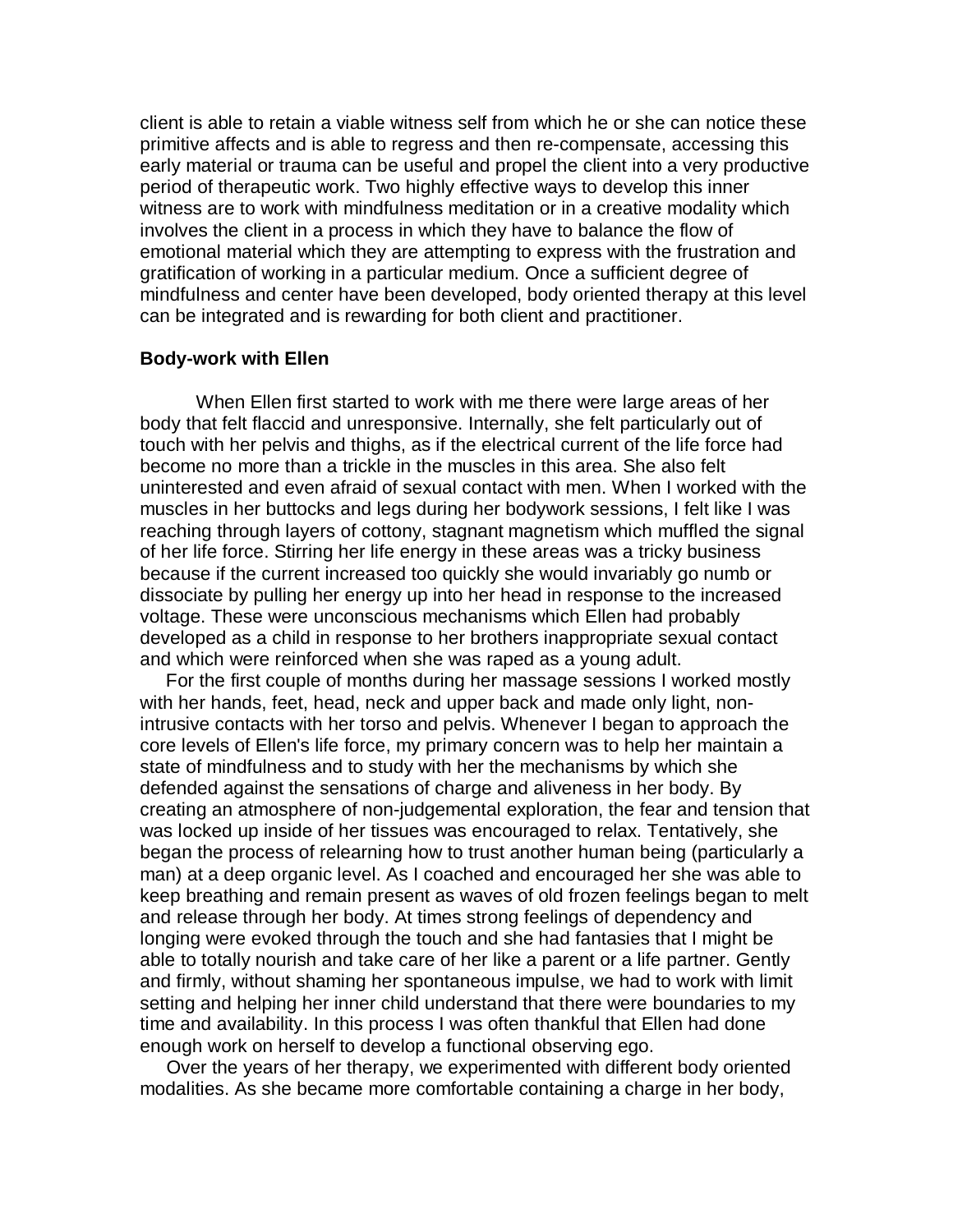dancing to African drum music or Authentic Movement was often helpful in creating a safe space for her to celebrate her vitality. Deep breathing and stretching exercises from yoga and Bioenergetics also helped her to revitalize and detoxify her body. The most important thing about all of this was that I listened deeply to her non-verbal and verbal communications and found appropriate containers for the dynamics of the moment. In other words, I let go of my agendas and practiced the arts of presence and authenticity with both rigorous discipline and spontaneity.

### **Ellen's Inner Dragon**

 Ellen certainly had a side of her that vehemently hated to be told 'no', was devouring, dependent and ruthlessly entitled. She called this her inner 'dragon'. However, she also had quite a developed inner witness which gave her an awareness of the destructiveness of this side of herself and of her propensity to break the therapeutic container. Diagnostically, the presence of a strong inner witness let me know that she had the capacity to hang in there as some of these powerful primitive affects emerged. Ellen also had a history of incest and trauma. Before her body-mind could integrate and transform some of the affects which she had locked away in her cellular memory she needed to have reliable access to her center. In a sense this witness self became a 'co-therapist' in our work which enabled Ellen to take responsibility for continuing her healing process outside of her sessions. One of the ways she did this was by writing in her journal or writing me letters about her reflections on her sessions. Early on in our work, Ellen gave me a copy of the following journal entry.

#### **The Dragon**

 *It does not want me to get well.*

 *It does not want me to grow in trust...*

 *It wants to control other people by mistrusting them, making them feel bad about themselves, killing with criticism.*

 *It thinks to bind people , chain them to me , to please the unpleasable...*

 *To keep endlessly devouring is to keep people attached to get well, to trust, to let people go free is to lose...*

 *I get injured and I hold onto being injured in order to blame and coerce and enslave...*

 *There are other disguises too that may serve it [the dragon], the victim, the martyr, the long suffering, selfless heroine [these] bate the trap, draw people into the door of the den, make them want to take care of me...*

 *What if I dropped the disguise and was authentic? I would be a human being, vulnerable, made out of flesh with a great desire to be loved. I would be very ordinary, not flashy. I would feel what it feels.like to be in this body... Instead of feeling self pity I would feel my feelings. There is no great emptiness when I drop the disguise, no great question whether I exist. I feel solid, too solid almost...*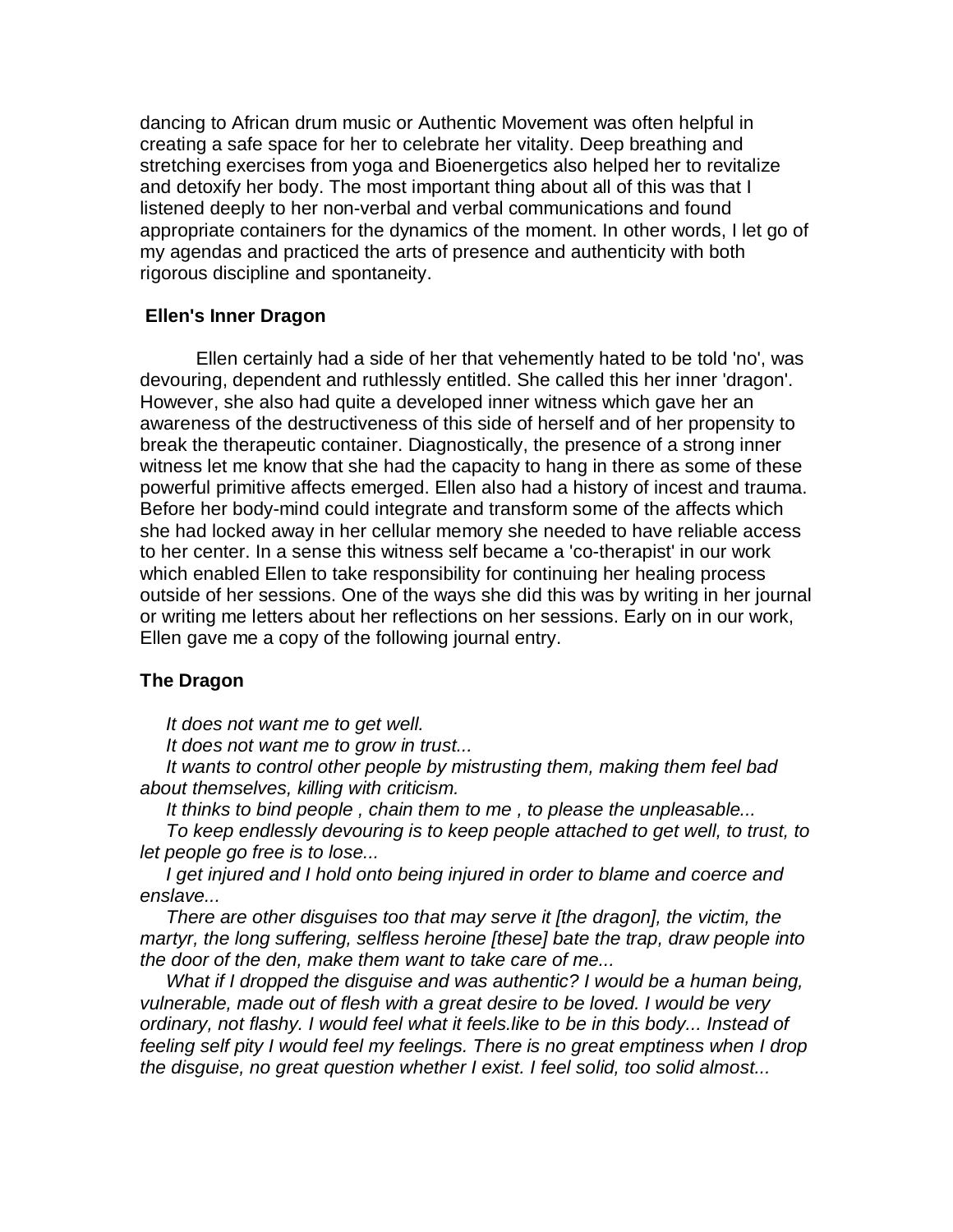*I am afraid for Michael because I don't trust myself. I could present myself as one who wants to be rescued but as soon as he draws near again become the roaring dragon [endlessly devouring!*

 *Why does getting well seem like such a loss to me?*

 *All of this is so manipulative. It really assumes that people wont give me anything unless I manipulate them into it.*

 *The dragon is a defense. It assumes that if I am aloof and alone I will draw to me more love and respect than if I were available and able to receive. I ensnare people who want to help but I don't really receive from them...*

 *There is a way to accept help in order to get well, and a way to refuse to accept help in order to manipulate the giver to keep trying. I do a lot of that.*

 Ellen had a recurring fantasy of getting into some kind of accident which then led to her being doted on and cared for by someone, usually an older man. She was savvy enough to recognize this as a defensive, manipulative way that her psyche was asking for love and caring. During the first years of treatment, she was able to explore the emptiness and inertia (a feeling of being almost 'too solid' and impenetrable) that lay beneath her defensive roles. As we descended into these layers of her psyche, what emerged was a silent, unrelated state in which she sought to soothe herself by creating dark womb like environments. Often she would enact this by rearranging the furniture in my office or hiding underneath the massage table and barricading herself in with pillows. Silent and protected behind this barrier she soothed herself by rocking gently back and forth.

 This state was often triggered by Ellen remembering the incest with her brother. These incidents, which occurred in the attic of her family's home, usually began by her brother asking her to role play a prostitute or his mistress and then progressed to his manipulating her into some form of sexual contact, usually oral. Ellen could also be thrown into this state if the therapeutic rapport was broken or she felt threatened by some unempathic or poorly timed confrontation. As she rocked and soothed herself, I felt how she had to bury a part of herself to defend against her brother's inappropriate and intrusive sexuality, or my intrusive comment which mirrored and unconsciously reenacted this inner structure. I also felt Ellen's confusion, because in many other ways she had an affectionate and trusting relationship with her brother. When she was able to talk from inside her fortress she would let me know how comforted she felt to be able to explore her inner state so graphically in my presence. During these sessions, I would often sit quietly just outside the perimeter of her protective barricade and synchronize my breathing with hers. I felt like a protective, non-intrusive older brother who was respectful of her confusion and pain. As I waited patiently, I felt her slowly gather enough courage and trust to be able to come back into contact with me. Usually, the first contact was made through touch, when Ellen would ask me if I could reach through her barricade and place a reassuring hand on her shoulder. During this period I was also aware of how important it was that all of Ellen's (and my) adult sexual energy remain outside of the room until Ellen's dissociated self could be integrated and contained.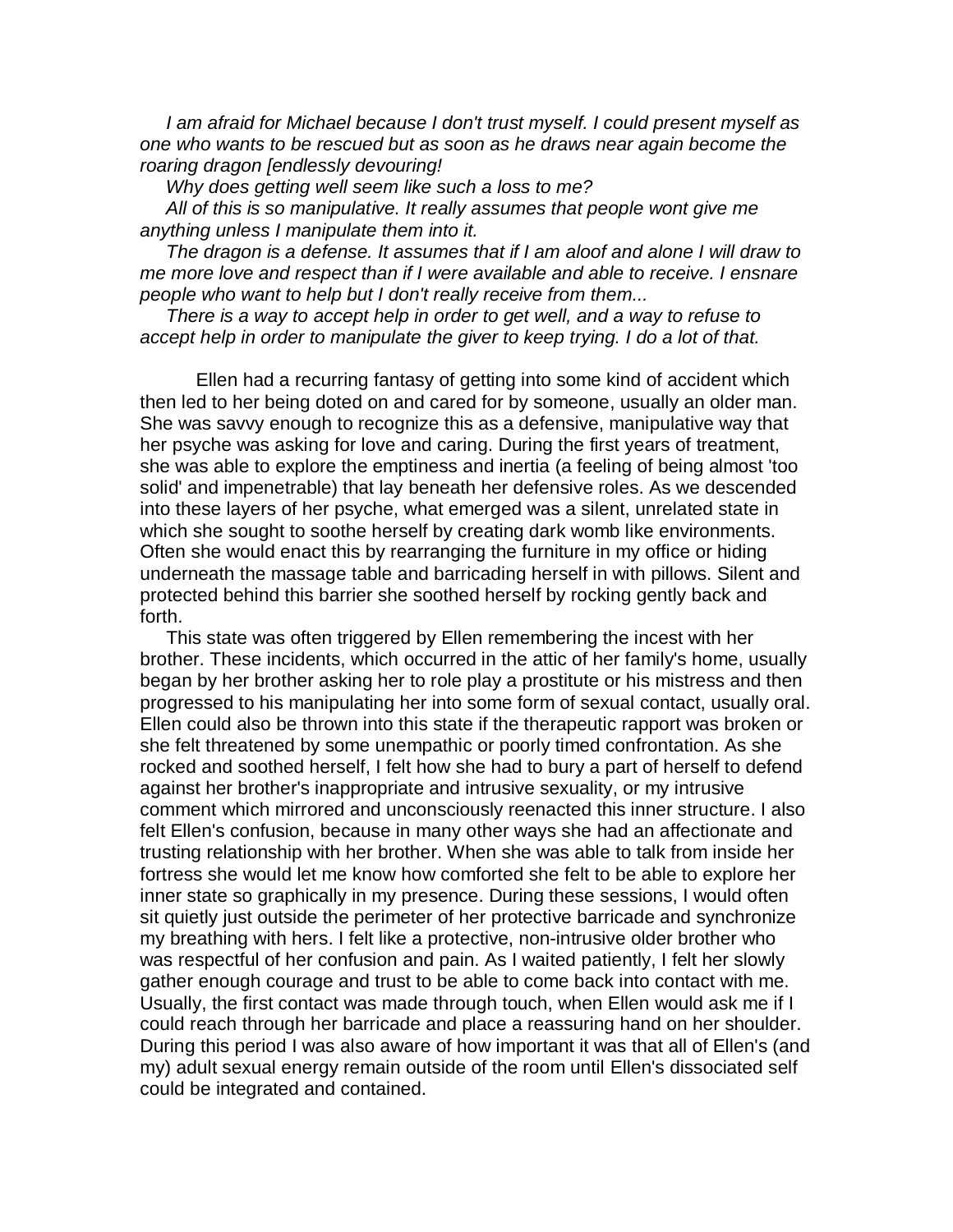During my vacations, particularly in the first years of her therapy, Ellen would often regress into this state for days. Again, writing was a way that she began to name and process her feelings. Often she would send me letters which we would discuss when I returned. The following is an excerpt from one of these letters.

*With you gone, the whole center that I counted on, the anchor, the connection to the earth, seems to be gone. I feel so abandoned that I've put up very effective walls; the offerings of comfort or friendship that people give me I can't let in. Its like my heart is buried away somewhere way inside and can't be touched, it doesn't feel safe enough, it doesn't believe in goodness any more to let itself be touched.*

 After one vacation, Ellen marched into my office, asked me to stand up, placed a large pillow in my arms, and pounded on me, screaming "how dare you leave me alone like that! I was so alone!"

 In the third year of her work with me, Ellen was contemplating leaving the area to pursue a career possibility on the west coast. Although this never actually occurred, the possibility of her leaving therapy really began to heat up her issues around autonomy and dependency. During this period she wrote:

 *Part of me doesn't want to go at all - why leave what is secure and familiar. Maybe I could find more life here, maybe if I just dig my roots in deeper...*

 *Part me is quite disillusioned. She wants you to take care of me and to be the only one to take care of me. To her this adult effort to see you as only human feels very abandoning. "Where will I hide" she says, "Where will I go for comfort".*

 *It feels like a betrayal of you too, to see you as anything less then she had believed. The adult part of me is trying to gather resources and gather strength, to pull together my ego, be decisive, take action hold to vision. This part of me is trying to shore up resources to take care of myself.*

*A part of me would much rather have you take care of me than take care of myself and feels a lot of loss - loss of that intimacy and comfort, but also loss of the illusion that there is someone outside me who can take care of me.*

 *It is hard growing up.*

 *There is tremendous loss in letting go of my dependency on you, it is like saying good-bye to childhood, because, though I hope I will be loved and cared for again, it will probably never again be in that way.*

 *My child doesn't feel ready; she wants to cling for more safety, more love, more dependence.*

 *But I cant help but see that in the wider picture I am ready.*

 As Ellen worked her ambivalence around feeling autonomous and independent at deeper and deeper levels, she began to become aware of how furious she was at her own tendency to become dependent and at how much this had cost her in her life. In our sessions we began to get a clearer picture of her dependent, depressed mother who had a very difficult time supporting her in her moves towards individuation, and who had also emotionally and energetically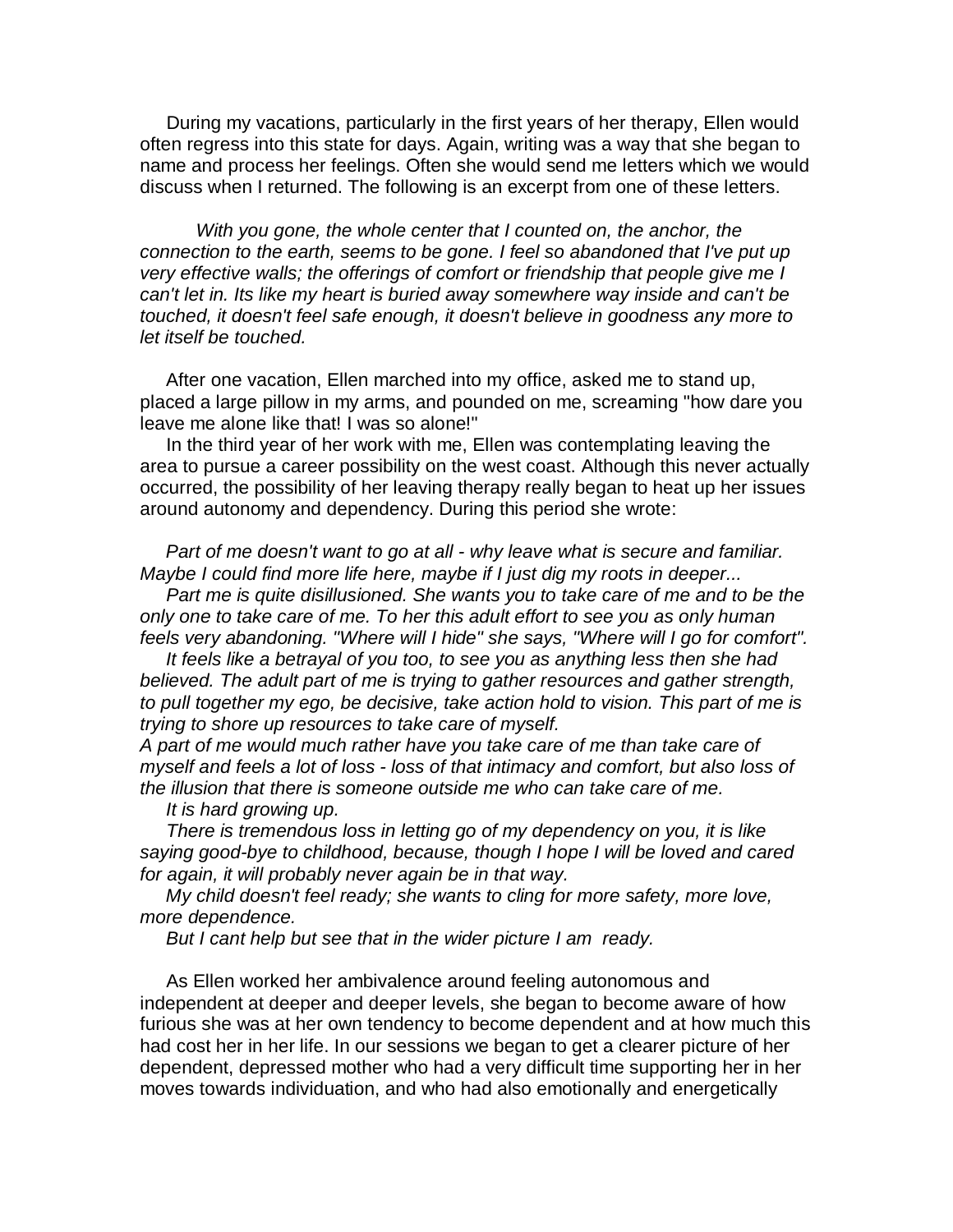abandoned her in quite profound ways, both as a young child and particularly when she was incested by her brother. As she became more convinced of my solidness and trustworthiness as her ally in her fight for independence, she was able to work her rage quite productively in the transference.

 *...Sometimes I am so angry at you, and it scares me to be so angry at someone so important to me. And even this, feels like the old stuff of being meek and not really saying what I think for fear of losing or destroying the other person...*

 *I wonder if you have gratified my need too much - you give so much warmth it was part of what I first loved. But now I feel like I have turned to you rather than to the world and feel trapped in a dependence that may not make my life better... Was I that messed up?*

 *Anyway, you are returning in my mind to Michael again,concrete and real and 'there' for me. I feel furious at my dependence, and the way it pulls me away from life. Then I feel the dependence come up, whispering that if I can just sleep in you the world will go away.*

 In the fourth year of our work, Ellen took a job for three months out of state as an advocate for women's rights. As part of her job she had to work with many abused women and adult survivors of incest. This time away from our work gave her the chance to 'try her wings' without totally leaving the safety of the therapeutic relationship. The work with incest survivors also gave her a chance to see how far she had come. She wrote:

*I've started to read The Courage to Heal again* [a book about healing from incest]*. It is really amazing, the difference in me. Though I feel things, and insights occur to me, I'm simply not flooded by reading it the way I was before...*

 *It is really confirming to be able to read these books on incest and still be in balance. What was so toxic for me last year, as I thought about doing the survivors group, feels much more matter of fact this year.*

 As Ellen made these ventures and moves towards independence, she also began to shift the focus of her spiritual life. Because the nature of her new spiritual work was so close to my own, my sense is that this was also a way of further internalizing our work and taking me with her even as she separated. Ellen always had a strong spiritual focus in her life, mostly within the tradition of the Episcopalian church. In fact at one point, she had considered becoming ordained as a minister. As she became more spiritually adventurous, Ellen started to take classes in Yoga, meditation and massage. During one stage, Ellen seriously contemplated becoming a massage therapist and took a month long training program in massage at a Yoga ashram. She wrote to me from the ashram:

*Dear Michael,*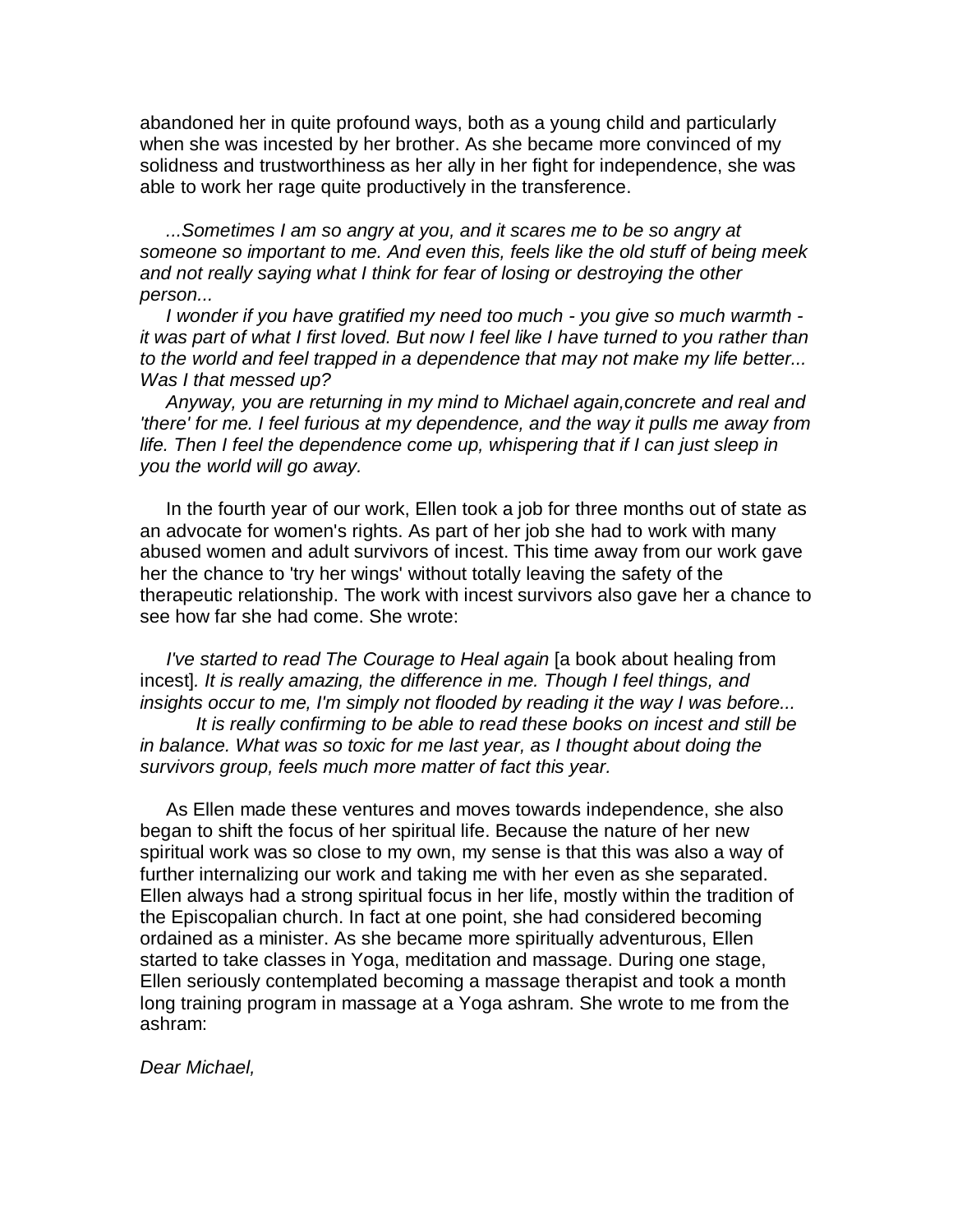*I am having a wonderful time; I really am grateful to myself for having earned this time for myself...*

 *I'm trying to show up here with my consciousness and awareness in much the same way that I show up in your office, making each moment count. I am loving doing the body work... And the yoga is great and so are the sauna's and the walks and the grounds and the food and the dance classes. It is very busy and active and I have lots of energy...I feel playful, energized spiritual, open, loving...*

 *...I'm having a blast and I feel lots of your kind of spirit around me here, and I feel very integrated, my child with my conscious adult and my body with my mind... I feel lots of clarity, and keep expecting the clouds to come in, but they just don't.*

> *Love, Ellen*

## **The Uses and Abuses of Spirituality in Ellen's Healing Process**

 As Ellen experimented with various forms of spiritual practice she discovered that there were times when her spiritual work helped her to ground and center herself in deep and productive ways and then there were times when it brought her out of contact with herself and reality and left her feeling disconnected, spacey or lost in some other worldly bliss that made it very hard for her to deal with the nitty gritty of her daily life. These spiritual adventures and misadventures all became grist for her healing work. As we distilled her experiences together we discovered several things. Firstly, those spiritual practices which were too unstructured or undirected seemed to give her characteristic ways of defending against life and relationship too much room to create a 'comfortable' dissociation or trance which was similar to the states of consciousness which she retreated into when she was incested as a child. For example, the stark purity of Vipassana mindfulness meditation, in which the only instructions are to follow the rise and fall of ones breath and to witness, without grasping, ones sensations, thoughts and feelings, too often encouraged her natural tendency to detach and enclose herself in a bubble that was unrelated to the world around her and ultimately also dissociated from the roots of her own aliveness. After these types of meditation sessions, Ellen complained that she felt anxious and unfocused, like she was drifting inside with no internal anchor or sense of herself. It was crucial to distinguish this state from what the Buddhists talk about as the experience of 'no-self' or the quiet emptiness that is filled with the magnetism of 'all that is'. This was not a creative womb filled with the undifferentiated essence of the universe which Ellen had entered, but rather a movement towards a rather fragmented, disorganized state which threatened the very sense of ego and self which she had worked so hard to develop. Developmentally, Ellen was not ready to dissolve something she had just begun to master! On the other end of the spectrum, Ellen also experimented with practices that deliberately and forcefully raised the energy in the body in a highly structured way. For very different reasons, these 'fast path' practices didn't work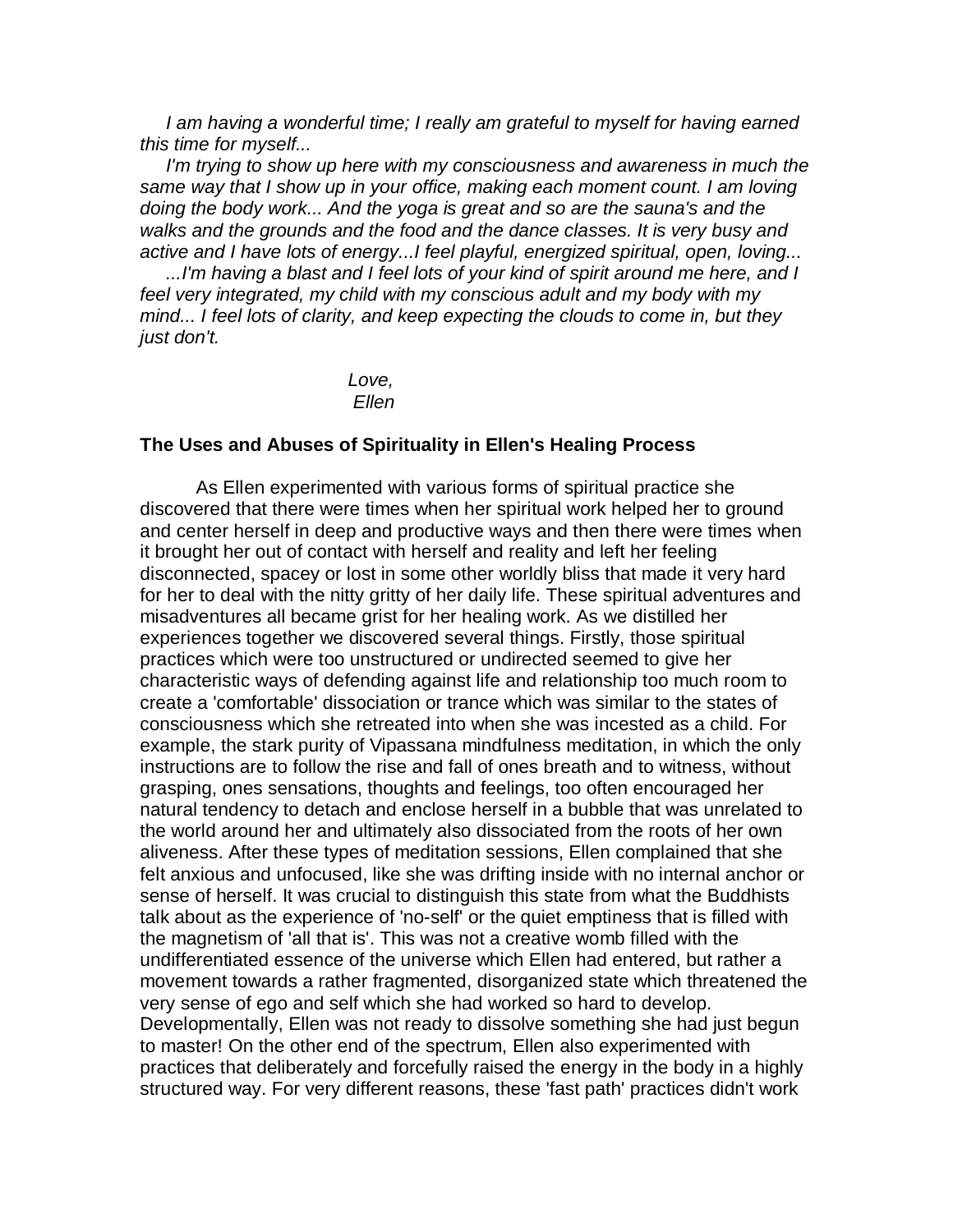for her. An example of this was her experience with Kundalini Yoga. This practice involves rapid, intense breathing combined with particular yoga postures. This type of yoga can really shake up the body-mind and also effects the energy field of the practitioner quite powerfully. Unless one has quite a lot of stability both psychologically and physically the energy released can be overstimulating or disorienting. After a brief one day workshop in these practices, Ellen had a very clear sense that it would be more balanced for her to open these energies gently.

 The spiritual practices which proved most useful for Ellen were Hatha Yoga and a Buddhist chanting practice which focuses on gathering ones life energy so that one can very concretely manifest one's ideals in life. Hatha Yoga with its gentle emphasis on stretching and alignment and deep, unforced breathing helped her tremendously in creating a vital and alive experience in her body. The Buddhist chanting practice kept her squarely in relationship with herself and her world and provided her with a container in which she could focus her life force on very practical issues as well as the more long term goals of gaining clarity about her ideals and the qualities of consciousness that she was developing. The Buddhist organization provided her with a community of practitioners and clear, down to earth guidance as she worked with the practice. The chanting was also performed with the eyes open and focused on an ancient Japanese scroll which kept her oriented to her environment as opposed to her internal reality in which she so easily became ungrounded or lost in fantasy. Both of these practices worked against her tendency to 'trance out' and/or dissociate.

 The world of spirituality is vast and filled with a wide variety of practices and paths to enlightenment. Depending on the developmental level that someone is working on, a particular discipline will be appropriate or inappropriate. There are no hard and fast rules that I know of to help anyone make this discernment. One might also expect that people will move from one discipline to another as they round out their spiritual growth. The important thing is that as therapists we help our clients to listen to their inner voice and help them to test the fruit of the particular practice they are exploring. It is crucial to let go of our attachment to any particular discipline or philosophy. It is also useful if we have at least some first hand knowledge of a variety of spiritual practices so that we can engage in an intelligent discussion about the possible merits and drawbacks of the discipline which they are exploring.

 There are also many ways that spiritual practice may be directly experienced in the therapeutic relationship. The best and most common way this occurs is for the therapist to implicitly convey the magnetism of the spiritual dimension through their own quality of presence. More explicitly, the therapist may use guided imagery exercises which evoke spiritual guidance or work energetically to awaken the higher levels of vibration in the clients aura. Creative exercises which require that the client wrestle with issues of meaning or purpose can also bring spirituality directly into the therapy.

### **Ellen's New Feelings of Sexuality and Her Movement Towards Autonomy**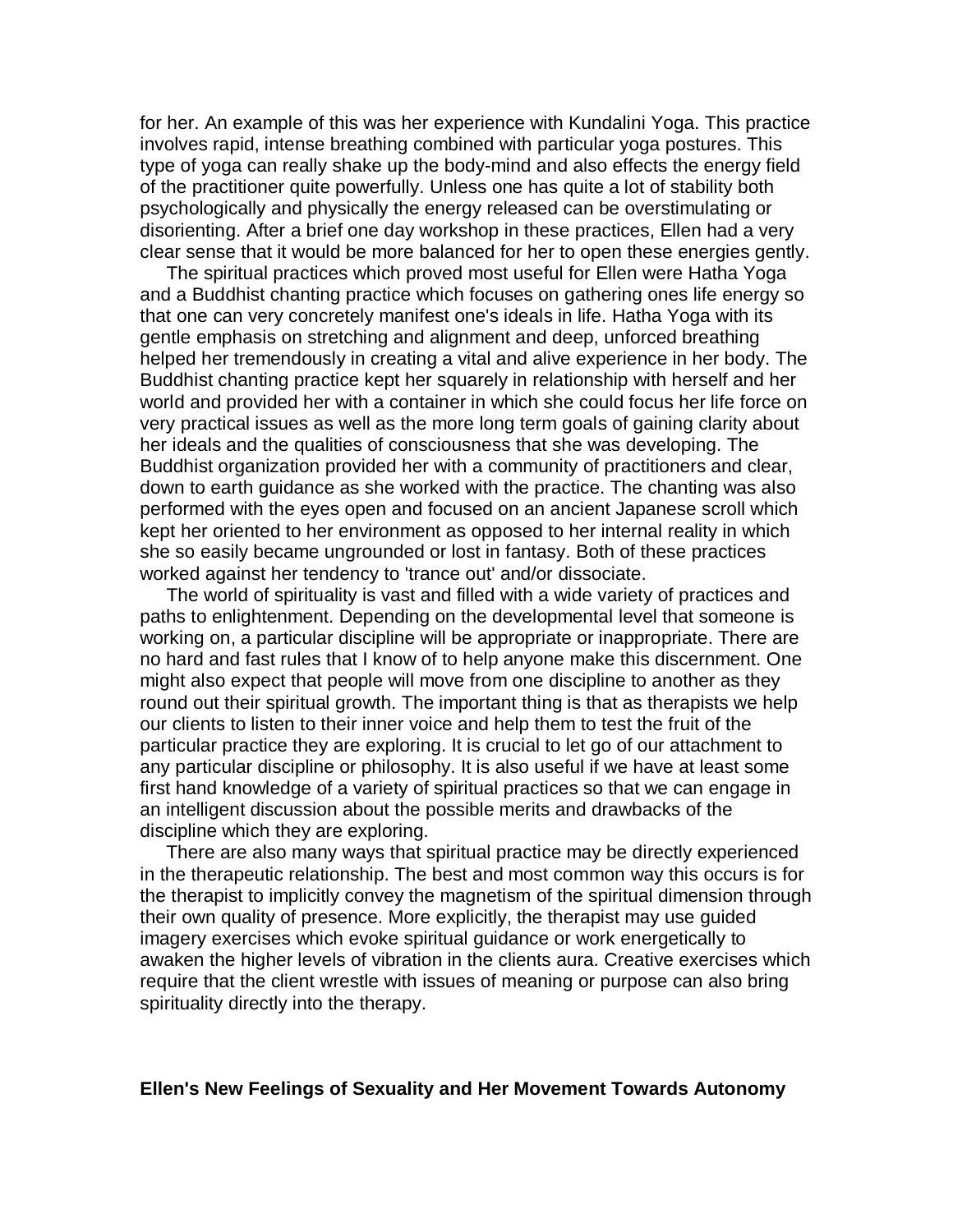During the fifth year of her therapy, Ellen began to hold more and more charge in her body. She rarely went dead or numb physically or psychologically. For the first time in her sessions she began to approach some genuinely adult sexual feeling. This was exciting stuff, as she noticed how different it was to feel her adult sexual feelings as opposed to the clingy, dependent feeling which she so often got confused with sexuality. Our work became more present focused and we spent many sessions simply following her moment to moment experience of her new found sexual charge in herself and in her relationship with me. As Ellen moved into exploring more genuine sexual feelings, touch became an interesting boundary for us to negotiate. Like a father with an adolescent daughter, I tried to celebrate Ellen's sexuality and flowering femininity without sexualizing our relationship. When this worked, I was able to communicate to her with a smiling playfulness how proud I was of her attractiveness and allow her to explore all of her new and unfamiliar feelings without intruding any of my own sexual feelings into the relational field.

 This year, Ellen also moved a couple of hours out of town for a new job and began to cut back on her sessions and also to do some of her therapy over the phone. There was something organic and right about all this, and I felt like a father whose child had finally moved out on her own as I looked forward to seeing her every other week when she came to town. At this time, I remember filling up with joy and pride at the young woman I saw flowering in front of me.

 During one session, Ellen presented me with the following dream which she had xeroxed from her journal.

 *I had moved someplace or was staying for a summer someplace, a lovely brick townhouse, but lonely. I remember something really making me cry - some deep grief of my mothers or something. I was with someone who was trying to talk me out of it, but I felt, no, that I had to feel the grief in order to pray for it and turn it over to God. Then there was something violent going on, a fight scheduled for my apartment and I left.*

 *I went outside to some kind of conference. I went into a church, in my jean shorts, but felt uncomfortable there, so I left before the procession came in.*

 *The stars were wonderful - and there was a planet, like Jupiter with its moons seen up close. I was with a man who I was close to, and we looked at the planet for a while - he thought it was the sun.*

 *Then a dust began to fall. First one child began to cry when a part of her face began to rot. Then it was everywhere, like snow and we ran away.*

 *Then the guy I was with turned out to be Michael and we made love. It felt so good to have him inside me, like I was complete. We hardly moved much, just rested with him inside.*

 *Later on I saw him with his wife. He seemed a little uncomfortable with us together but I wasn't. I felt that the love and the rightness that I felt was its own justification. I expected that it would work out that he and I would be together.*

 *Then Michael was doing a massage demonstration for the conference and I volunteered to be the subject. He used some kind of wooden contraption like a*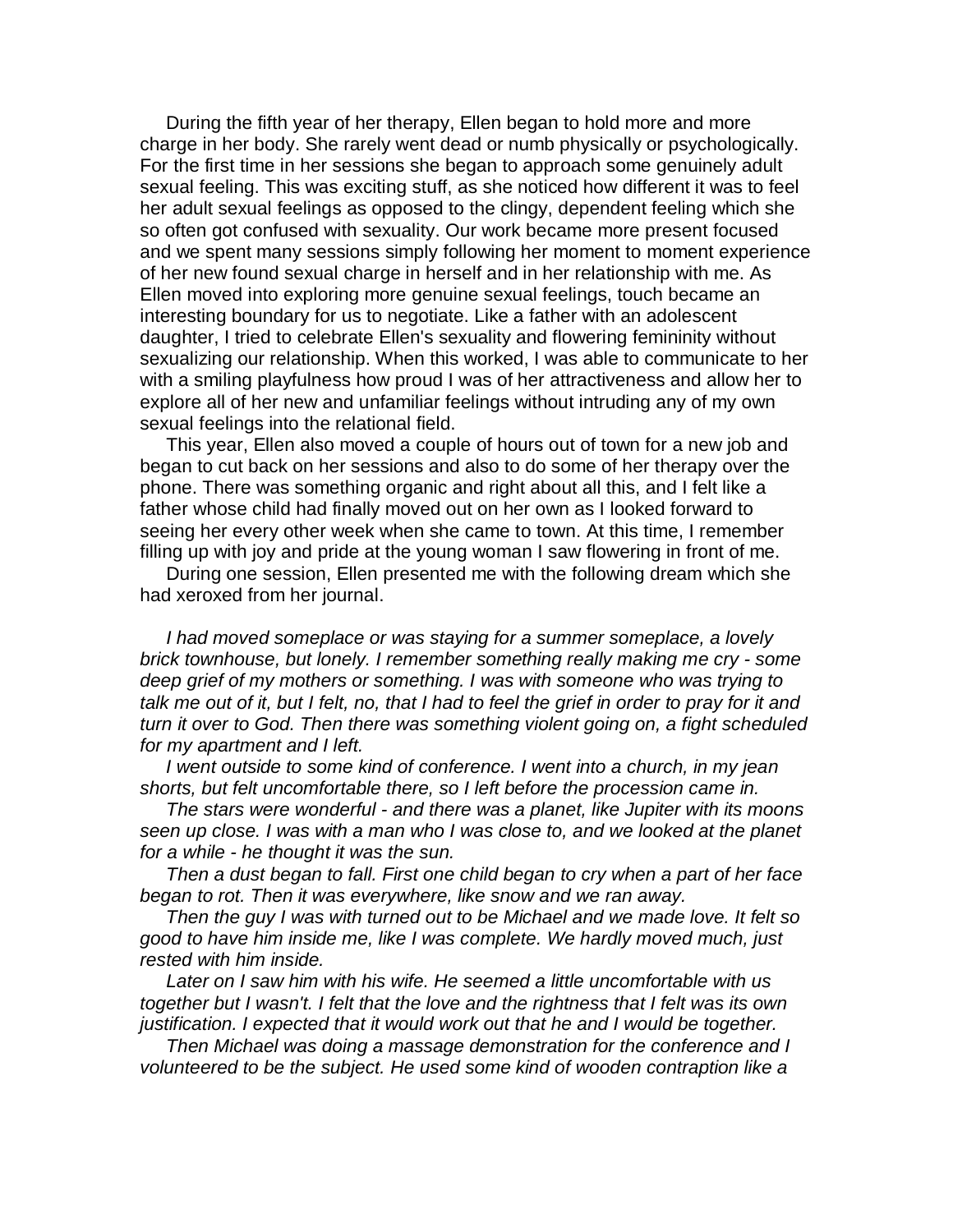*press with different planes of wood to match the different angles and thicknesses of each part of the body. It was very relaxing.*

 *I was helped out of that [the wooden contraption] and asked to lie on the floor. I could hear Michael coming up the stairs with his baby and when he was looking for someone to hold her I took her. She was very odd, laughing very hard, a runty little thing with buck teeth that looked like an ape. He had brought her in swinging between his hands, laughing.*

 Ellen felt comforted by this dream. In many ways, the dream touched the themes of our work over the past five years. The images were symbols with a multiplicity of valences and meanings. The grief over the loss of her mother's support, moving away and individuating, the loneliness, finding a cosmic universal context for herself (looking at the stars), the child crying, the birth of her sexual feeling, internalizing me (quite literally), the Oedipal fantasy that we could be together while another part of her was aware that I was married and had a young daughter, feeling supported by the structure and bodywork that I gave her (the wooden contraption), and my giving her the child to hold which was also part animal and filled with instinctual life. These were some of the associations that we touched on as we worked with the dream. All of these images carried feeling tones which resonated in sonorous ways through the spiraling path of Ellen's growth.

 Over the next two years, Ellen continued her process of individuation and began to make tentative forays into relationships with men. A couple of months before she met the man she fell in love with and eventually married, she wrote me:

#### *Dear Michael,*

#### *What a lovely day I've had!*

 *I skipped work - just called in and said I wasn't coming and slept and ate and took myself out for a long cross country ski trip around an island near my house. It was so beautiful - the yellow sunset through the trees, the ocean with chunks of ice, the crystal clear moon in the blue sky, water and trees and sun and snow, a fog horn in the distance...*

 *I was thinking about you. I have missed you, a little, and felt just a little lonely. But most of what I felt was proud, proud to be branching out, sending down my roots, building my life... It is a little like going off to college. It is sad because I am leaving something behind, but I also feel so proud to be able to move on in my life.*

 *That's the way I feel. I feel really proud...*

Soon after this letter, Ellen fell in love. She wrote:

*I do want you to know that I am with the dearest, sweetest man in the whole universe; I had such good instincts when I set my sights on him last year. It's funny how you just know when it's right. The tenderness, intimacy, openness*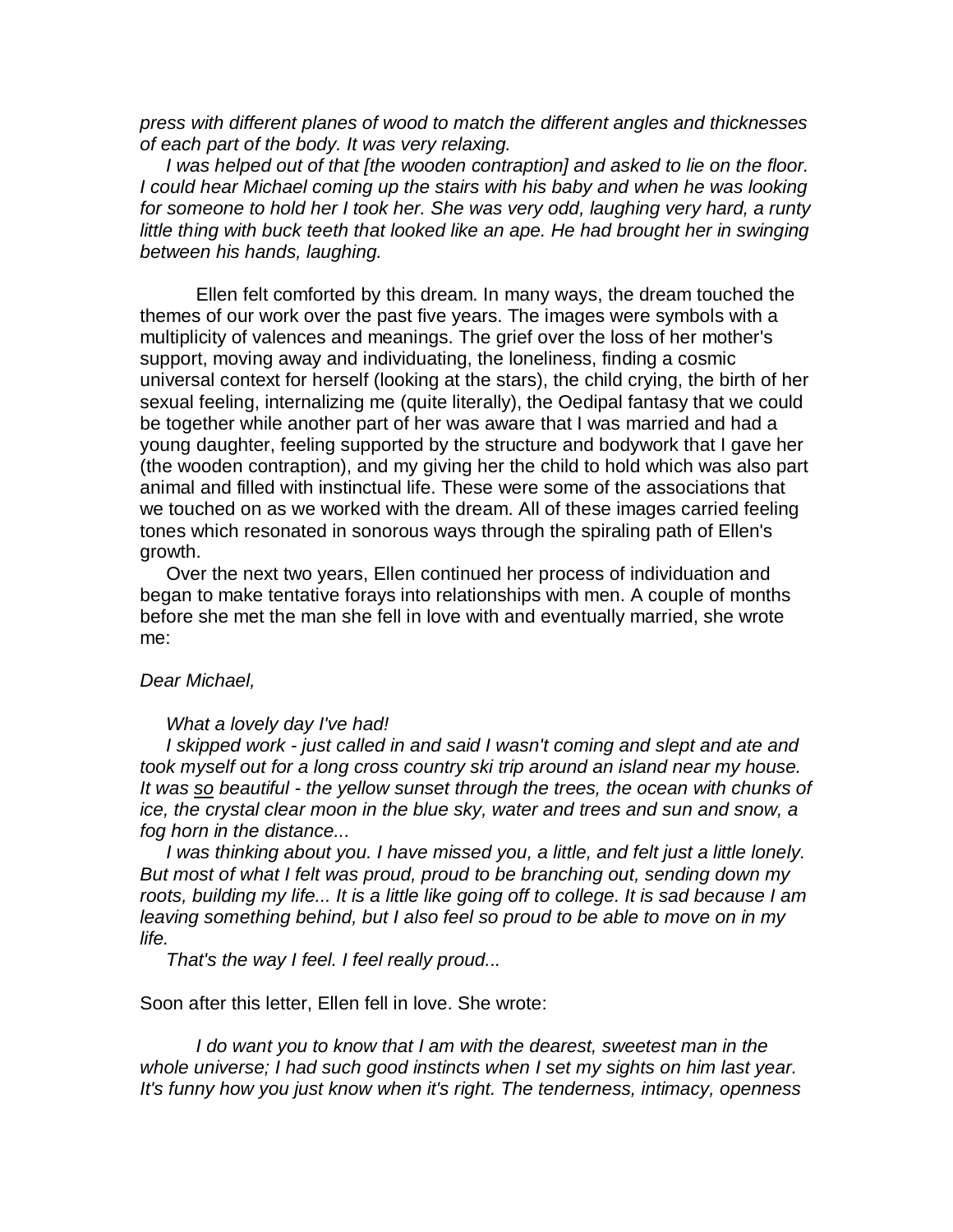*and honesty between us is just incredible. I think I see him pretty much for who he is and just really love him. He loves me very much too. He will say "Do you have any idea how much I love you?" It is interesting how much more balanced and stable my life feels with two of us in it together. We aren't formally married of course, but it's just a matter of time...*

 Ellen was married about a year after she sent me that letter. She never formally terminated her therapy and still occasionally calls me for a phone session when she runs into a snag in her relationship or at work. She continues to keep up with her spiritual practices which she does for an hour and a half or more every day before she goes to work. As far as I can tell, with only minor bumps, she has been able to maintain a successful intimate relationship, and continues to develop her career in creative and interesting ways which give her a substantial amount of pleasure and satisfaction.

## **Conclusion**

 In this chapter I have explored the quality of presence in a therapeutic approach that explicitly touches the levels of the body, mind and spirit. The principles of working in this way are: a keen attention to the moment to moment process of the therapeutic encounter, authenticity, an awareness that the self is a process which is organized by our intention, an understanding of the reactive mind which obstructs the natural flow of our mindful presence and authenticity, a clear affirmation of the functional unity of the body, mind and spirit, and a working knowledge of the various developmental theories which conceptualize the ways in which we achieve or get waylaid on the path towards emotional, physical and spiritual maturity. The four traditions which I have rooted these principles in are Body Oriented Psychotherapy, Spiritual Psychology, Systems Centered Therapy, and the Psycho-Aesthetic approach to depth oriented treatment. I have also presented a case study in which all of these principals were applied in the concrete reality of a therapeutic relationship and which included therapeutic practices which addressed the physical, psychological and spiritual dimensions of the clients experience.

-

### References

Hedges, Lawrence E.; Listening Perspectives in Psychotherapy, Jason Aronson Press, Northvale N.J., 1991

Pine, Fred; Drive, Ego, Object, Self; a Synthesis for Clinical Work, Basic Books, a division of Harper Collins Publishers, N.Y.C., 1990